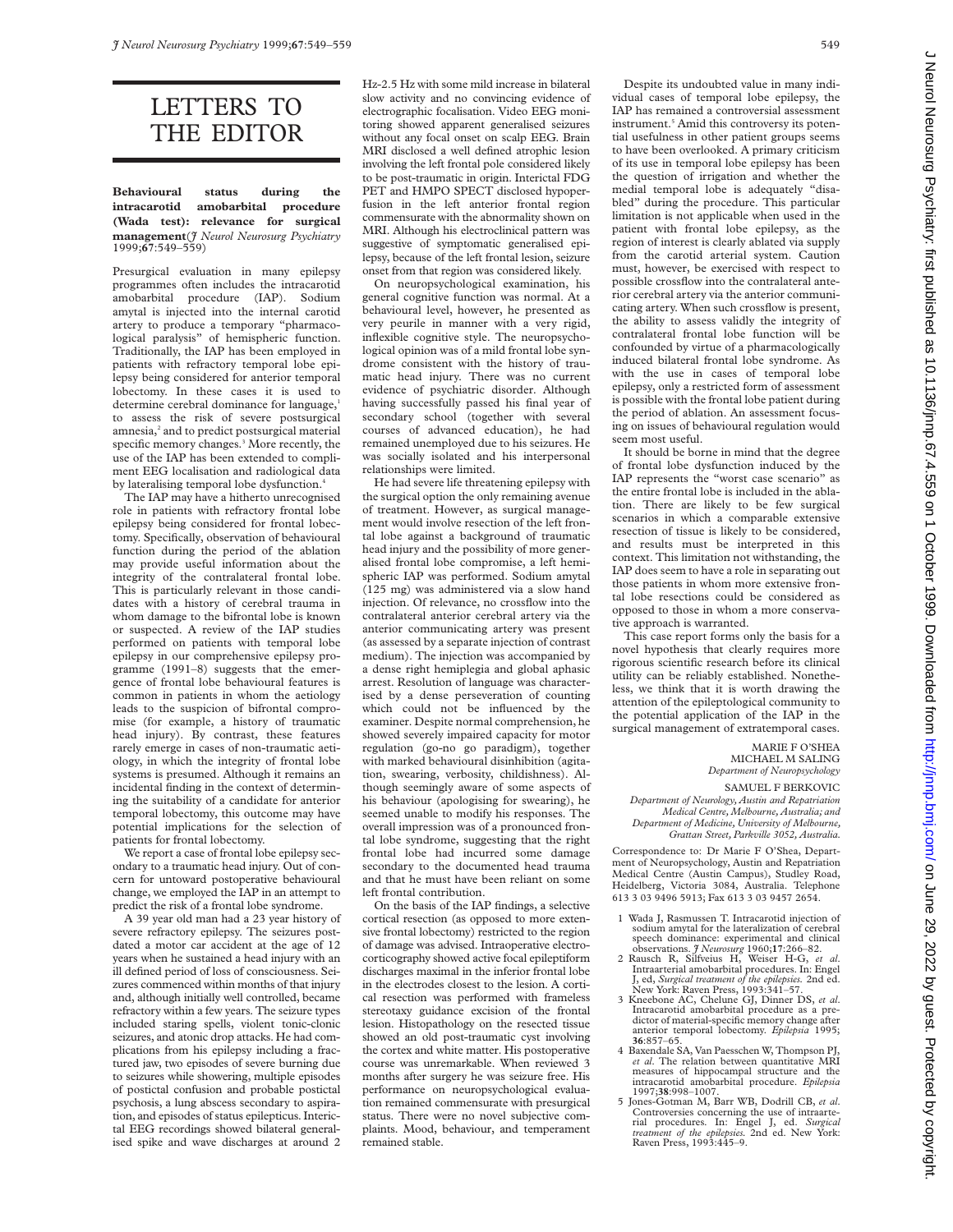# **Reversal of tetrabenazine induced depression by selective noradrenaline (norepinephrine) reuptake inhibition**

Tetrabenazine (TBZ), a synthetic benzoquinolizine, was first introduced as a neuroleptic agent in 1960, and is now widely used in the treatment of hyperkinetic movement disorders such as chorea, tics, or tardive dyskinesia. The side effect profile is mainly characterised by the triad of drowsiness/ fatigue, parkinsonism, and depression; depression is found in about 15% of patients treated with TBZ.<sup>1</sup> We here report on the rapid reversal of depressive symptoms in a patient treated with TBZ for orofacial dystonia by administering the new and highly selective noradrenaline (norepinephrine) reuptake inhibitor (SNRI) reboxetine.<sup>2</sup>

On admission, the 64 year old woman presented with perioral and lingual hyperkinesias as well as intermittent and involuntary movements of her lower jaw, which had lasted for about 2 years, causing her a considerable impairment of articulation. No history of neuroleptic treatment or Parkinson's disease was evident. Her cranial CT and blood chemistry were normal. We diagnosed a segmental dystonia, which improved dramatically after initiation of a tetrabenazine medication (60 mg a day). This successful treatment response, however, was accompanied by a severe depressive syndrome, which was characterised by a mixed anxiousdepressive mood, low self esteem, a complete loss of drive, and intermittent suicidal ideations. After switching from TBZ to tiapride, the patient recovered from depression, but her neurological status worsened significantly. The re-exposure to TBZ again ameliorated hyperkinesia, but provoked a depressive relapse. A comedication with reboxetine (6 mg/day), a new and selective noradrenaline reuptake inhibitor, finally led to a stable remission of the depressive symptoms within a week, without any worsening of the dystonic syndrome.

Tetrabenanzine (TBZ) is known to act as a monoamine depleting and dopamine receptor blocking drug.<sup>1</sup> In more detail, TBZ binds to and inhibits specifically the human vesicular monoamine transporter isoform 2 (hVMAT2). Whereas the indolamine serotonin (5-HT) performs a similar affinity for both hVMAT1 and hVMAT2, catecholamines such as noradrenaline exhibit a threefold higher affinity for hVMAT2.<sup>3</sup> As these specific transporters are responsible for packaging monoamine neurotransmitters into presynaptic secretory vesicles for release by exocytosis, the inhibition of hVMAT2 by compounds such as tetrabenazine thus results in consecutive noradrenaline depletion.<sup>4</sup>

Alterations of noradrenergic neurotransmission—that is, a neuronal noradrenaline depletion—can therefore be postulated to form one major origin of TBZ induced depression. In line with this assumption, brain-specific catecholaminergic activity enhancers (CAEs) such as phenylethylamine have been shown to antagonise TBZ induced depression-like behaviour in rats.<sup>5</sup> Modulating this altered noradrenergic neurotransmission pattern by the administration of selective noradrenaline reuptake inhibitors such as reboxetine may thus provide a new, specific, and fast acting tool in the management of depression caused by TBZ and related (neuroleptic) compounds.

WOLFGANG SCHREIBER JÜRGEN-CHRISTIAN KRIEG *Department of Psychiatry and Psychotherapy, Philipps-University, Rudolf-Bultmann-Stra*â*e 8, D-35033 Marburg/Lahn, Germany*

### TOBIAS EICHHORN

*Department of Neurology, Philipps-University, Rudolf-Bultmann-Stra*â*e 8, D-35033 Marburg/Lahn, Germany*

Correspondence to: Dr Wolfgang Schreiber, De-partment of Psychiatry and Psychotherapy, Philipps-University, Rudolf-Bultmann-Straße 8, D-35033 Marburg/Lahn, Germany. Telephone 0049 6421 286277; fax 0049 6421 285229; email schreibe@mailer.uni-marburg.de

- 1 Jankovic J, Beach J. Long-term effects of tetrabenazine in hyperkinetic movement disor-
- ders. *Neurology* 1997;**48**:358–62.<br>
2 Montgomery S. Reboxetine: additional benefits<br>
to the depressed patient. *J Psychopharmacol*<br>
1997;**11**(suppl 4):S9–15.
- 3 Erickson JD, Schäfer MK, Bonner TI, *et al*. Distinct pharmacological properties and distribution in neurons and endocrine cells of two iso-forms of the human vesicular monoamine transporter. *Proc Natl Acad Sci U S A* 1996;**93**:
- 5166–71.<br>4 Hoffman BJ, Hansson SR, Mezey E, *et al.*<br>Localization and dynamic regulation of bio-<br>genic amine transporters in the mammalian central nervous system. *Front Neuroendocrinol* 1998;**19**:187–231.
- 5 Knoll J, Miklya I, Knoll B, *et al*. Phenylethylamine and tyramine are mixed-acting sym-pathomimetic amines in the brain. *Life Sci* 1996;**58**:2101–14.

## **Spinal sulcal artery syndrome due to spontaneous bilateral vertebral artery dissection**

In young adults vertebral artery dissection (VAD) is an important cause of brain infarction.<sup>12</sup> A known mechanism is microtraumata due to abrupt head movements for example, chiropractic manoeuvres. In addition a pathogenetic role of connective tissue diseases, cystic media necrosis, fibromuscular dysplasia, migraine, and inflammatory diseases has been postulated.<sup>3</sup> In VAD initial neck pain is often reported, which may be slight. Lesions caused by VAD are cerebellar or brainstem infarcts, unilateral or bilateral thalamic infarcts (top of the basilar syndrome), or infarctions in the posterior cerebral artery territory due to intra-arterial embolism or haemodynamic decompensation when collaterals are insufficient.<sup>1</sup> Lesions of the cervical spinal cord are rare because of its good collateral supply.<sup>45</sup> We report on a patient with a syndrome of the spinal sulcal artery (incomplete Brown-Séquard syndrome) caused by spontaneous bilateral VAD.

A 43 year old man with a history of arterial hypertension presented with left sided numbness sparing the face, which had evolved suddenly while he was walking. In addition, he reported on dull right sided neck pain irradiating into the occiput, which had been initiated by a head rotation while he was working at a computer 2 weeks before. The neck pain had spontaneously ceased 6 days later. Neurological examination disclosed dissociated sensation defect on the left with an indistinct level around C4 to C6. Below this level on the left he had a marked hypalgesia and nearly a loss of temperature sense. The right limbs were warmer than the left ones. In addition, we found mild right sided motor system deficits. Cranial nerve function was intact, despite a right sided Horner's syndrome. According to chest radiography phrenic nerve function was preserved. Routine laboratory findings including CSF analysis were normal. The

hemiparesis and the different temperature sensation in the limbs resolved completely within 3 weeks.

Tibial nerve somatosensory evoked potentials (SSEPs) had regular N22 and P40 latencies and amplitudes. Central motor conduction time (CMCT) after transcranial magnetic stimulation was prolonged to the right abductor digiti minimi (9.2 ms) and tibialis anterior (23.1 ms). The CMCT to the left target muscles was normal. Duplex sonography showed increased flow velocity on the level of the cervical vertebrae 3 to 5 with a maximum of 214 cm/s in the right and 197 cm/s in the left vertebral artery. Colour mode showed irregular narrowings of the lumen indicating dissections.

Cervical MRI showed a spinal cord infarction at the level C2 (figure). The circumference and dorsal part of the cord were not affected. In digital subtraction angiography (DSA) both vertebral arteries had string signs in the V1 and V2 segments with collateral flow to the distal V2–4 segments via the thyreocervical trunk (cervical ascendent artery) and the costocervical trunk also. The anterior spinal artery was incompletely contrasted by unilateral spinal branches of the right vertebral artery. They originated at the level of dissection. The intradural origins of the anterior spinal artery from the distal part of the vertebral arteries (V4 segment) were not visible.

Bilateral spontaneous VAD is not rare, but often missed. In most cases, microtrauma preceding the dissection can be recalled by the patients. Due to the mild mechanical impact, the action of predisposing factors might be postulated. Among these may be changing in type III collagen, migraine, fibromuscular dysplasia, infections in the near past, and inflammatory vasculopathy.<sup>2</sup> Magnetic resonance imaging with typical semilunar mural haematoma and in addition magnetic resonance angiography (MRA) with complementary documentation of an irregular lumen or tapering occlusion have a high sensitivity and specificity in cases of internal carotid artery dissection.<sup>1</sup> By contrast, mural haematomas of the VA especially in the V1 and the V3 segments are often not detectable by MRI. In cases of unclear non-invasive findings, DSA is still the method of choice.<sup>1</sup>

In addition to consecutive brain infarctions, cervical spinal cord infarctions and nerve root compression syndromes may occur in cases of unilateral or bilateral VAD. Probably as a result of the pial collateral network and the dual posterior spinal artery, spi-



*Coronal T2 weighted MRI: ventrolateral paramedian right sided medullary infarction.*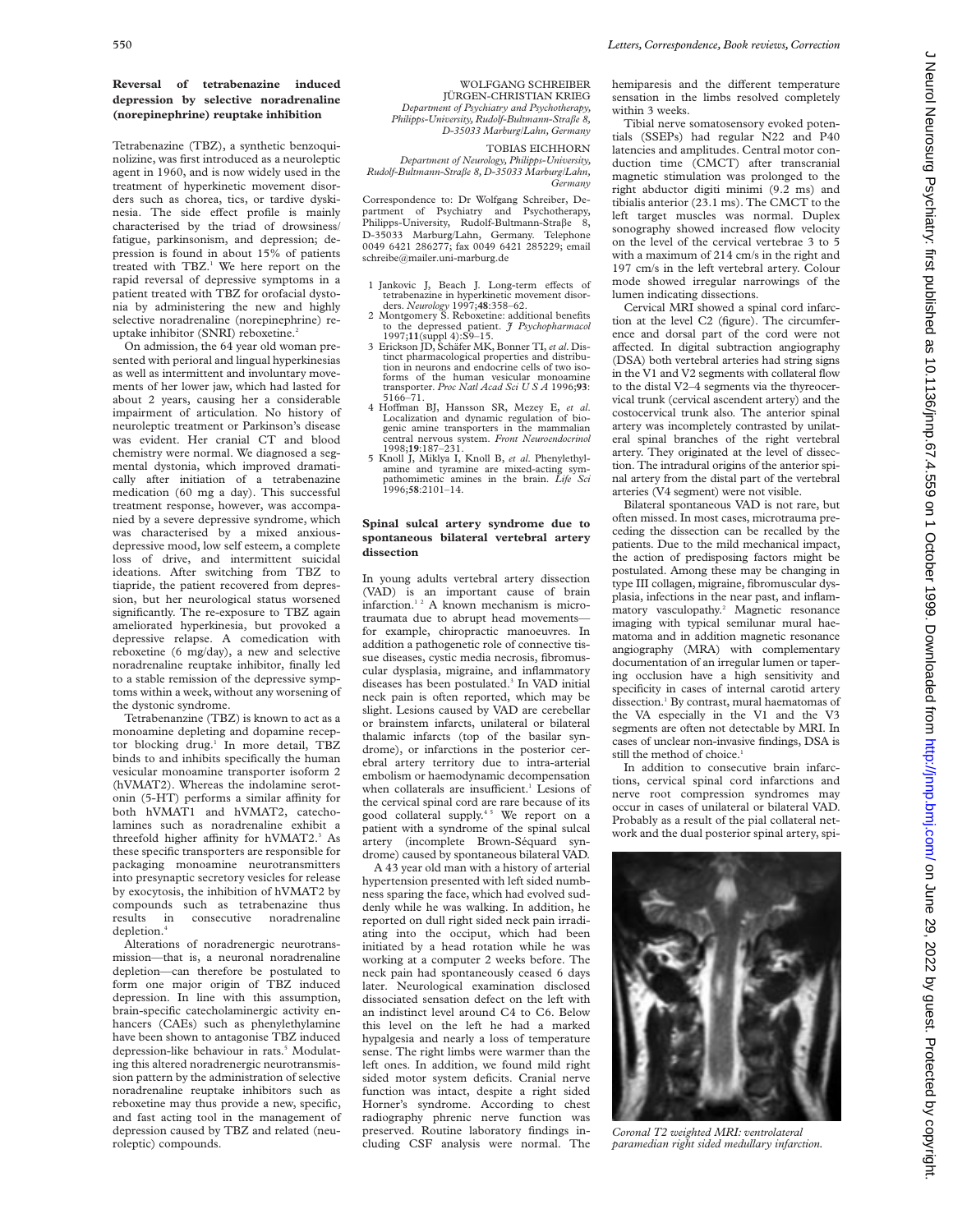nal cord infarction is often located in the anterior spinal artery territory with the grey matter of the anterior horns exhibiting the highest vulnerability to ischaemia.<sup>45</sup> This mechanism may lead to a typical "snake eye" configuration of medullary infarction.<sup>3</sup> Besides the supply via VA spinal branches, which is found in 19% only unilaterally,<sup>4</sup> there are branches originating from the ascendant cervical artery (thyreocervical trunk) and the costocervical trunk supplying the spinal cord.

DSA findings in the present case suggest that spinal branches originating from the right V2 segment were dominant feeders of the anterior spinal artery whereas there was no evidence of direct communication between vertebral and spinal arteries from the V4 segment. The dissection involved the V2 segment from which these spinal branches originate. A transient occlusion of these spinal branches is a likely consequence. This unusual type of arterial medullary supply may explain why VAD causes spinal cord infarction. Contrary to Pullicino,<sup>5</sup> who described upper limb atrophies due to cervical spinal cord infarction involving the anterior horns, the present case shows a unilateral involvement of commissural, spinothalamic, pyramidal, and vasoconstrictor tracts. To our knowledge sulcal spinal artery syndrome caused by bilateral spontaneous VAD has not yet been described. In conclusion, differential diagnosis of acute spinal symptoms in young adults should include spontaneous unilateral or bilateral VAD with cervical spinal cord ischaemia.

> S WEIDAUER D CLAUS

A

B

*Department of Neurology*

M GARTENSCHLÄGER *Institute for Radiology, Klinikum Darmstadt, Teaching Hospital University Frankfurt, Germany*

Correspondence to: Professor D Claus, Department of Neurology, Klinikum Darmstadt, Teaching Hospital University Frankfurt, Heidelberger Landstrasse 379, 64297 Darmstadt, Germany.

- 1 Auer AS, Felber S, Schmidauer C, *et al*. Magnetic resonance angiographic and clinical features of extracranial vertebral artery dissection. *J Neurol Neurosurg Psychiatry* 1998;**64**:474–81.
- 2 Caplan LR, Zarins CK, Hemmati M. Spontaneous dissection of the extracranial vertebral arteries. *Stroke* 1985;**16**:1030–8. 3 Hundsberger T, Thömke F, Hopf HC, *et al*.
- Symmetrical infarction of the spinal cord due to spontaneous bilateral vertebral artery dissection. *Stroke* 1998;**29**:1742.
- 4 Kaneki M, Inoue K, Shimizu T, *et al*. Infarction of the unilateral horn and the lateral column of the spinal cord with sparing of posterior columns: demonstration by MRI. *J Neurol Neurosurg Psychiatry* 1994;**57**:629–31.
- 5 Pullicino P. Bilateral distal upper limb amyotrophy and watershed infarcts from vertebral dissection. *Stroke* 1994;**25**:1870–2.

# **Spanish families with cavernous angiomas do not share the Hispano-American** *CCM1* **haplotype**

Cerebral cavernous malformations are vascular malformations mostly located in the CNS. Their frequency is estimated close to 0.5% in the general population.<sup>1</sup> Cerebral cavernous malformations occur as a sporadic or hereditary condition. From the Hispano-American population, familial forms were reported with a high frequency.2 *CCM1*, a hitherto unidentified gene mapping on chromosome 7 was shown to be involved in all families with cerebral cavernous malformations of HispanoAmerican descent with a strong founder effect.<sup>2 3</sup> Around 50% of non-Hispano-American families showed linkage to *CCM1* but no common haplotype was found.<sup>45</sup> A recent study showed linkage of cerebral cavernous malformations to two additional loci.5 No Spanish family with cerebral cavernous malformations has been analysed so far.

We report herein a genetic linkage analysis conducted on nine Spanish families with cerebral cavernous malformations. All procedures were approved by an ethics comittee. The families were unrelated and originated from different regions of Spain (south west (CVE2, 3, 4, 10, 17, 25), central (CVE24),

south east (CVE28), and north east (CVE29). Seventy seven subjects including 55 potentially informative meioses and 12 spouses gave their informed consent. They were examined by a board certified neurologist, underwent cerebral MRI, and blood samples were taken. Magnetic resonance imaging was used to establish status for linkage analysis. Thirty four members had MRI diagnosis of cavernomas and were considered as affected. Among them, 14 experienced neurological symptoms (cerebral haemorrhage n=6, seizures n=8). Nineteen members with normal cerebral MRI were considered as healthy. Twelve members without MRI investigation had an unknown status. Analysis of pedigrees was consistent with an



| Marker  | Hispanic- |     |     |     |     | CVE2 CVE3 CVE4 CVE10 CVE24 CVE25 CVE28 CVE17 |     |         |           |             |                 | CVE29 |
|---------|-----------|-----|-----|-----|-----|----------------------------------------------|-----|---------|-----------|-------------|-----------------|-------|
| D7S2410 | 279       | 273 | 265 | 269 | 265 | 265                                          | 267 | 263     |           |             | 265 263 263 269 |       |
| D7S2409 | <b>ND</b> | 221 | 219 | 215 | 221 | 219                                          | 219 | 223     |           | 219 223 223 |                 | 219   |
| D7S1813 | 137       | 123 | 127 | 127 | 127 | 125                                          | 127 | 131     | 125       |             | 127 127         | 127   |
| D7S1789 | 137       | 139 | 133 | 133 | 129 | 131                                          | 133 | 129     |           | 129 133 129 |                 | 133   |
| MS65B   | ND        | 135 | 133 | 131 | 133 | 135                                          | 133 | 129     | <b>ND</b> |             | ND 137          | 133   |
| D7S646  | 185       | 185 | 185 | 187 | 197 | 183 185 181                                  |     | 187 197 |           |             | 201 197         | 185   |
| D7S558  | 107       | 107 | 107 | 103 | 107 | 103                                          | 103 | 103     |           | 103 103 103 |                 | 103   |
| D7S689  | 129       | 127 | 125 | 129 | 127 | 127                                          | 139 | 127     |           |             | 125 127 129 127 |       |

*(A) Pedigrees of the nine families with cerebral cavernous malformations. Black symbols=symptomatic patients with cavernous angiomas on MRI; half filled symbols=asymptomatic members with cavernous angiomas on MRI; empty symbols=asymptomatic members with normal MRI; question mark=members with unknown status. (B) Comparison of the Hispano-American CCM1 haplotype*

*and the haplotypes segregating with the disease phenotype within Spanish families. Polymorphic markers are shown on the left. Numbers indicate the sizes in base pairs. Primers used to amplify D7S2409 were diVerent from those in the Hispano-American families resulting in a diVerent size of the amplified fragment. M65B was not studied in the Hispano-American families. Family CVE24 was not informative for D7S646. For families CVE17 and CVE29, the two haplotypes of the affected siblings are indicated. ND=not determined.*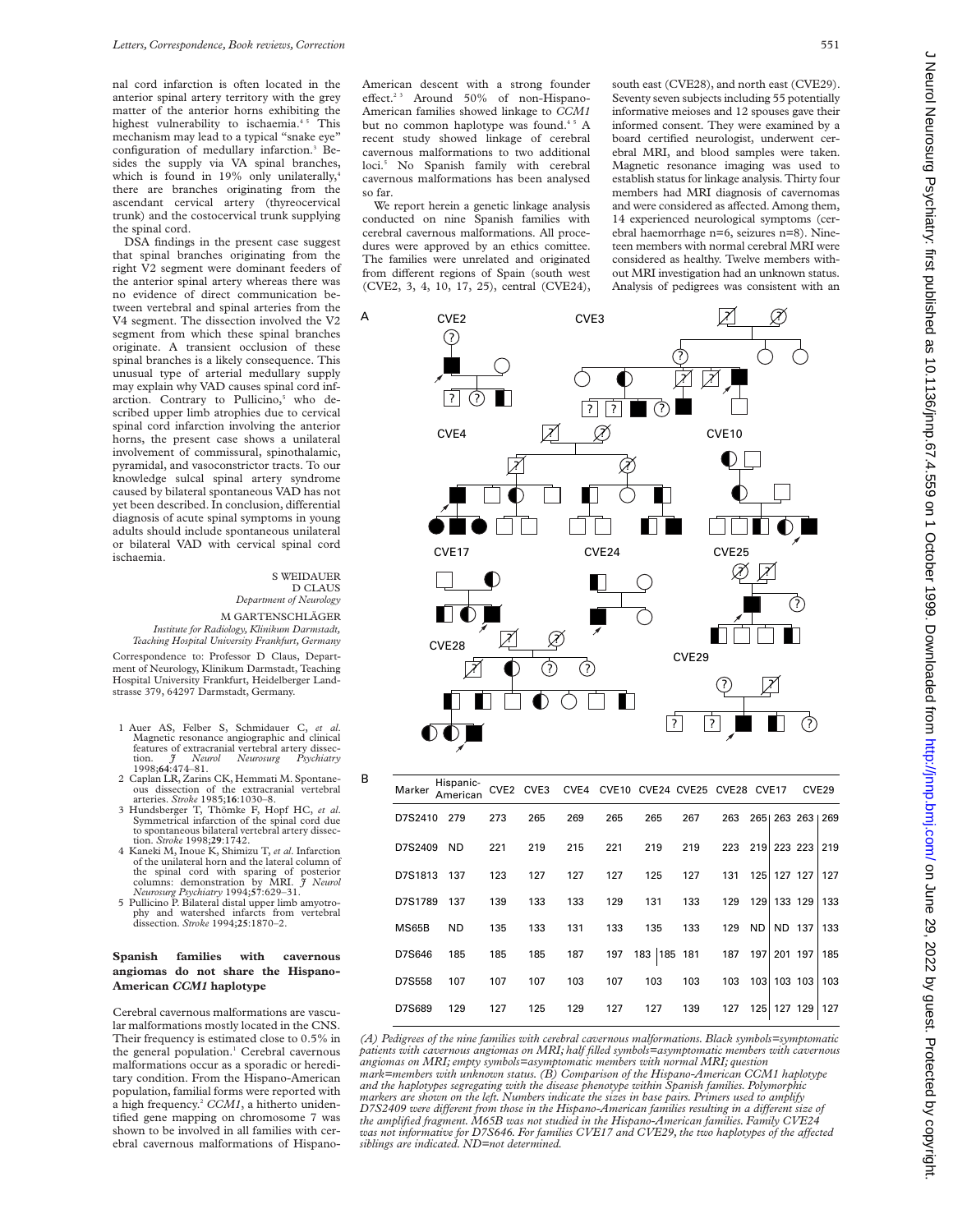autosomal dominant pattern of inheritance (figure A).

Eight polymorphic microsatellite markers spanning the *CCM1* interval were selected for linkage analysis. Four were chosen from the Généthon linkage map (D7S2410, D7S2409, D7S646, D7S689), and three from the Cooperative Human Linkage Center (D7S1813, D7S1789, D7S558). The last one (M65B) was identified by SL based on sequencing data of a bacterial artificial chromosome (Genbank HSAC000065; BAC RG085C05). The length of the genetic interval flanked by markers D7S2410 and D7S689 is 4 centimorgans (cM). Marker distances between D7S2410/D7S2409, D7S1813/D7S1789/D7S646/D7S558, and D7S689 have been estimated to be 2.2 cM, and 1.8 cM, respectively.<sup>3</sup> Oligonucleotide sequences are available through the Genome Data Bank (John Hopkins University, Baltimore). Genotyping and linkage analysis (LINKAGE package version 5.1) were performed as previously described.<sup>5</sup>

Lod scores were calculated in the five families having a sufficient number of potentially informative meioses—that is, CVE3 (eight), CVE4 (16), CVE10 (seven), CVE25 (five), and CVE28 (seven). Lod scores higher than 1 were obtained for three families (CVE3, 4, and 28) for at least one marker. Due to incomplete informativity of three markers within family CVE4, lod scores did not reach the level of 3. In family CVE10, lod scores were close to 1 for four markers (D7S2410, D7S1789, D7S558, D7S689). Family CVE25 showed a lod score close to 0 for all markers. In this family, two affected and one asymptomatic sibling with normal standard MRI inherited the same haplotype from their affected father. When the data of all examined families were pooled, a maximum combined lod score of 5.92 was obtained for marker D7S2410 at  $\theta$ =0.

In seven families (CVE2, 3, 4, 10, 24, 25, and 28), all affected members inherited an haplotype that was not shared by their healthy relatives (figure B). In family CVE17, both affected siblings inherited a distinct haplotype from their affected mother. Although the limited size of this family does not allow to formally conclude, this suggests genetic heterogeneity. In family CVE29, the two affected siblings inherited the same haplotypes from their mother and father whose status was unknown.

None of the families shared a common haplotype (figure B). In addition, the extended Hispano-American haplotype was not segregating with the disease phenotype in any of the nine families including the four families with suggested linkage to *CCM1*. However, two out of nine families (CVE2 and 3), the D7S646 (185bp) and D7S558 (107bp) alleles segregating with the disease phenotype were identical to the ones observed in the Hispano-American haplotype. Consequently, we analysed the frequency of this combination of alleles within a panel of 80 haplotypes of 40 healthy white subjects. Frequency was 17% compared with 22% in our Spanish sample. Therefore, this finding might be attributed to a random distribution of these alleles.

In conclusion, linkage analysis of Spanish families with cerebral cavernous malformations did not show any evidence for Hispano-American haplotype sharing or a founder effect. Although our sample was limited in size and does therefore not formally exclude the presence of the Hispano-American haplotype in additional Spanish families with cerebral cavernous malformations, this haplotype is most likely not predominant in Spain, and the strong founder effect seen in all published Hispano-American families with cerebral cavernous malformations might be specific for this population.

HJ is supported by the Schweizerische Stiftung für medizinisch-biologische Stipendien (Switzerland), SL by the Fonds de Recherche en Santé (Canada), PL by the Collège des Enseignants de Neurologie and ZENECA pharmaceutical group. The work was founded by INSERM, Ministère de l'Enseignement Superieur et de la Recherche, CSIC, and the Fondo de Investigacion de la Seguridad Social (Fiss: 99/0407).

H H JUNG P LABAUGE S LABERGE E MARÉCHAL E TOURNIER-LASSERVE *INSERM U25, Faculté de Médecine Necker, Paris, France* M LUCAS *Laboratorio de Biologia Molecular* J M GARCIA-MORENO M A GAMERO G IZQUIERDO *Servicio de Neurologia, Hospital Unversitario Virgen Macarena, Avenida Dr Fedriani, 41071 Sevilla, Spain*

E TOURNIER-LASSERVE *Hôpital Lariboisière, Paris, France*

Correspondence to: E Tournier-Lasserve, INSERM U25, Faculté de Médecine Necker, 156 Rue de Vaugirard, 75730 Paris Cedex 15. France, Telephone 0033 1 45 67 25 97; fax 0033 1 40 56 01 07; email: tournier@necker.fr

- 1 Otten P, Pizzolato GP, Rilliet B, *et al*. A propos de 131 cas d'angiomes caverneux (cavernomes) du SNC, repérés par l'analyse rétrospective de 24 535 autopsies. *Neurochirurgie* 1989;**35**:82–3.
- 2 Günel M, Awad IA, Finberg K, *et al*. A founder mutation as a cause of cerebral cavernous malformation in hispanic Americans. *N Engl J Med* 1996;**334**:946–51.
- 3 Johnson EW, Lyer LM, Rich SS, *et al*. Refined localization of the cerebral cavernous malformation gene (CCM1) to a 4-cM interval of chromosome 7q contained in a well-defined
- YAC Contig*. Genome Res* 1995;**5**:368–80. 4 Labauge P, Laberge S, Brunereau L, *et al*. Hereditary cerebral cavernous angiomas: clinical and genetic features in 57 French families. *Lancet* 1998;**352**:1892–7.
- 5 Craig HD, Günel M, Cepeda O, *et al*. Multilo-cus linkage identifies two new loci for a Mendelian form of stroke, cerebral cavernous malformation, at 7p15–13 and 3q25.2–27. *Hum Mol Gen* 1998;**7**:1851–8.

## **Hydrocephalus caused by metastatic brain lesions: treatment by third ventriculostomy**

Metastasis to the brain occurs in 20%–40% of cancer patients.<sup>1</sup> About 20% of these metastases are located in the posterior fossa, cerebellum, and brainstem. Metastatic disease to periventricular brain tissue can obstruct the flow of cerebrospinal fluid (CSF) produced in the ventricles to the subarachnoid space where it is normally absorbed by arachnoid granulations. This typically causes an obstructive or non-communication hydrocephalus. A shunt has been customarily placed to drain CSF from a lateral ventricle through a pressure regulating valve and into the atrium or peritoneal or pleural cavity. Even though this technique has been successful in relieving the hydrocephalus, it has about a 50% chance of infection or failure from blockage.<sup>2</sup>

Another option for the treatment of obstructive hydrocephalus is third ventriculostomy, a minimal invasive endoscopic neurosurgical procedure. In performing third ventriculostomy, a hole is created in the floor of the third ventricle, allowing CSF inside the ventricle to drain out to the CSF space surrounding the brain. Although third ventriculostomy has a low operative morbidity and a high probability of success in secondary hydrocephalus, it is only commonly used on patients with aqueductal stenosis and the pediatric population. To avoid placing shunts in patients with inoperable metastatic brain tumours who typically have only a few months to live, we have offered the patients third ventriculostomy as a palliative procedure.

We performed third ventriculostomy on seven patients with hydrocephalus due to metastatic tumours of the posterior fossa or thalamus. They typically presented with symptoms of acute hydrocephalus in addition to any local mass effect of the tumour. Postoperatively, five patients were relieved of hydrocephalic symptoms and follow up brain imaging studies disclosed decreased ventricular size. These five patients had a median hospital time of 6.5 days and median survival of 9.5 weeks after the operation (table). Their hospital stay was prolonged by care of their primary disease. However, most of our patients who underwent this operation for hydrocephalus caused by other diseases were discharged from the hospital between 24 and 48 hours from the procedure. There were no operative complications. All five patients had no evidence of redevelopment of hydrocephalus up to the last clinic visit.

Two patients had unsuccessful results from their third ventriculostomy. One patient (case 4) showed no change from his initial neurological exam after the procedure, but his mental status deteriorated on post operative day 6. Brain CT showed no change in the size of his ventricles compared with the scan obtained on the day of admission. The patient's family requested comfort care only and the patient died 2 days later. In the second case (case 6) the patient had improvement in his neurological examination and ventricle size by CT scan immediately after the operation, but had recurrent symptoms of hydrocephalus 11 days later. After placement of a ventriculoperitoneal shunt, his examination returned to baseline.

Every patient except the person described in pase 4 received brain radiation therapy after the palliative procedure. One patient (case 3) underwent a course of radiation treatment prior to the operation. Another (case 5) had radiation to her orbit in the distant past after enucleation for retinoblastoma. Even though previous radiotherapy may be considered a contraindication for third ventriculostomy by some authors, it did not seem to affect the success of third ventriculostomy in our patients. Carcinomatous meningitis which could have caused a concomitant communicating hydrocephalus was not grossly evident on examination, on any of the brain imagings, or during endoscopy. However, tumours in contact with CSF space can also cause a communicating hydrocephalus by raising CSF protein which can obstruct distal CSF space and arachnoid granulations.

Our success rate of about 70% (five of seven) for third ventriculostomy in periventricular metastatic disease is consistent with the results obtained with third ventriculostomy for adult patients with secondary hydrocephalus.<sup>3</sup> This is comparable with the alternative shunting with an implanted catheter which has a first year revision rate as high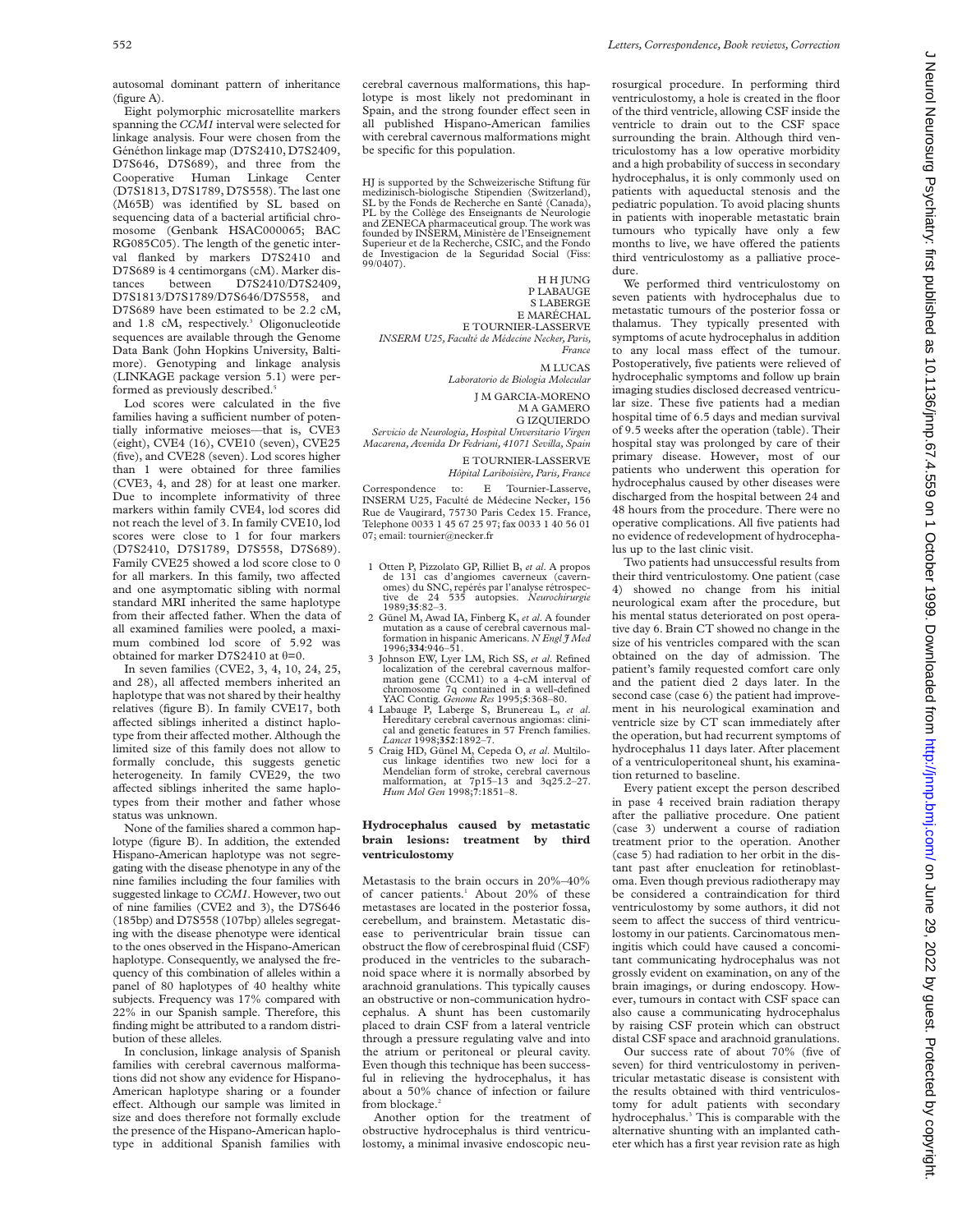*Table 1 Clinical characteristics of patients who underwent third ventriculostomy for obstructive hydrocephalus*

| Case<br>No     | $Age(y)$ ,<br>Sex | Diagnosis                                                            | $Result^*$ | Postoperative stay in<br>hospital(days) | Survival time<br>(weeks) |
|----------------|-------------------|----------------------------------------------------------------------|------------|-----------------------------------------|--------------------------|
|                | 70.M              | Lung mixed adenocarcinoma and squamous cancer metastasis to thalamus | Improved   |                                         |                          |
| 2              | 46,F              | Ovarian adenocarcinoma metastases to cerebrum and medulla            | Improved   |                                         |                          |
|                | 38.F              | Breast ductal carcinoma metastases to brainstem and cerebellum       | Improved   |                                         |                          |
| $\overline{4}$ | 75,M              | Rectal adenocarcinoma metastasis to cerebellum                       | Failed     |                                         |                          |
| $\overline{5}$ | 39.F              | Breast adenocarcinoma metastasis to cerebellum                       | Improved   |                                         |                          |
| 6              | 60, M             | Lung adenocarcinoma metastasis to thalamus                           | Failed     |                                         | $6 + +$                  |
|                | 64,M              | Oesophageal carcinoma metastatic to cerebellum                       | Improved   |                                         | $1 + +$                  |

\*Results are considered improved if the patient had resolution of symptoms and follow up imaging showed hydrocephalus improved or resolved. †Patient is currently alive.

as 50%, with the highest failure rate in the first few months after shunt placement.<sup>2</sup> The complication rates for both procedures are low. Third ventriculostomy and shunting can potentially cause a stroke, bleeding, ventriculitis, meningitis, a subdural haematoma, CSF leak, diabetes insipidus, and SIADH. However shunting has additional risks of mechanical malfunction, complications associated with implanting a foreign body, and overdrainage syndrome.<sup>4</sup>

Because third ventriculostomy restores near normal CSF dynamics,<sup>5</sup> overdrainage is prevented. The procedure is also minimally invasive and safe. The procedure's low morbidity, high efficacy, and potentially short hospital stay are well suited as a palliative treatment of hydrocephalus for patients with an expected shortened life span. We propose that third ventriculostomy should be offered as a first treatment to patients suffering from obstructive hydrocephalus from unresectable tumours.

> TIEN T NGUYEN MARK V SMITH GERARD S RODZIEWICZ *Department of Neurosurgery*

> > SHEILA M LEMKE

*Department of Medicine, Division of Oncology, SUNY Health Science Center, University Hospital, Syracuse, New York, USA*

Correspondence to: Dr G S Rodziewicz, Department of Neurosurgery, 750 East Adam Street, Syracuse, NY 13210, USA. Telephone 001 315 464 4470;fax 001 315 464 5520;email rodziewg@vax.cs.hscsyr.edu

- 1 Patchell RA. Brain metastases and carcinomatous meningitis. In: AbeloV MD, Armitage JO, Lichter AS, *et al*, eds*. Clincal oncology.* New York: Churchill Livingstone, 1995:629–41.
- 2 Borgbjerg BM, Gjerris F, Albeck MJ, *et al*. Frequency and causes of shunt revision in different cerebrospinal fluid shunt types. *Acta Neurochir (Wien)* 1995;**136**:189–94.
- 3 Jones RFC, Kwok BCT, Stening WA, *et al*. The current status of endoscopic third ventriculos-tomy in the managment of noncommunicating hydrocephalus. *Minim Invasive Neurosurg* 1994;**37**:28–36.
- 4 Faulhauer K, Schmitz P. Overdrainage phenom-ena in shunt treated hydrocephalus. *Acta Neurochir (Wien)* 1978;**45**:89–101. 5 Frim DM, Goumnerova LC. Telemetric intra-
- ventricular pressure measurements after third ventriculostomy in a patient with noncommu-nicating hydrocephalus. *Neurosurgery* 1997;**4**: 1425–8.

## **Neuronal activity alters local blood flow in brain tumour adjacent to the activating cortex**

Characteristics of blood flow in brain tumours have been studied extensively<sup>1</sup>; these studies are important for diagnosis of malignancy and therapy monitoring. Our study is the first to consider how activity dependent changes of regional cerebral blood flow (rCBF) alter tumour blood flow in the brain tumour adjacent to the activating cortex.

Such an interaction between cortical blood flow and tumour blood flow may be of value for evaluating mechanisms of neurological symptoms associated with brain tumours.

Neuronal activation causes an increase of regional cerebral blood flow (rCBF) in the activating cortical area.<sup>2</sup> Near infrared spectroscopy (NIRS) demonstrates the increase in rCBF during neuronal activity as increases in oxygenated haemoglobin (oxy-Hb) and total haemoglobin (total-Hb) with a decrease in deoxyhaemoglobin (deoxy-Hb) $3-5$ ; NIRS is an optical method to measure concentration changes of oxy-Hb, deoxy-Hb, and total-Hb (oxy-Hb+deoxy-Hb) in cerebral vessels by means of the characteristic absorption spectra of haemoglobin in the near infrared range.

In the present study, we measured changes of oxygenation and haemodynamics in the brain tumour adjacent to the activating cortex by means of NIRS. We found transient decreases in oxy-Hb and total-Hb in the

tumour during neuronal activation, suggesting that the local blood flow of the tumour was decreased by a transient increase of rCBF induced by neuronal activation.

The patient was a 35 year old right handed man who presented with complaints of headache and dizziness. A neurological examination showed no abnormalities and a decline in language functions. A postcontrast CT showed a well defined large enhancing tumour (4×5 cm) compressing the left frontal lobe. Computed tomographic angiography showed that the branches of the left middle cerebral artery supplied the tumour (figure A). The patient underwent a left frontal craniotomy for removal of the tumour; the pathological diagnosis was meningioma. The NIRS measurement was performed before the operation.

We measured haemodynamic changes in the brain tumour during neuronal activation in the left frontal lobe induced by cognitive

A *(A) CT angiography of the brain tumour. Note that the tumour was supplied by the branches of the left middle cerebral artery. (B) Oxygenation changes in the brain tumour during the naming task measured by NIRS. The ordinates indicate concentration changes of oxy-Hb, deoxy-Hb, and total-Hb in arbitrary units (au). Horizontal thick bar indicates the period of the task.*

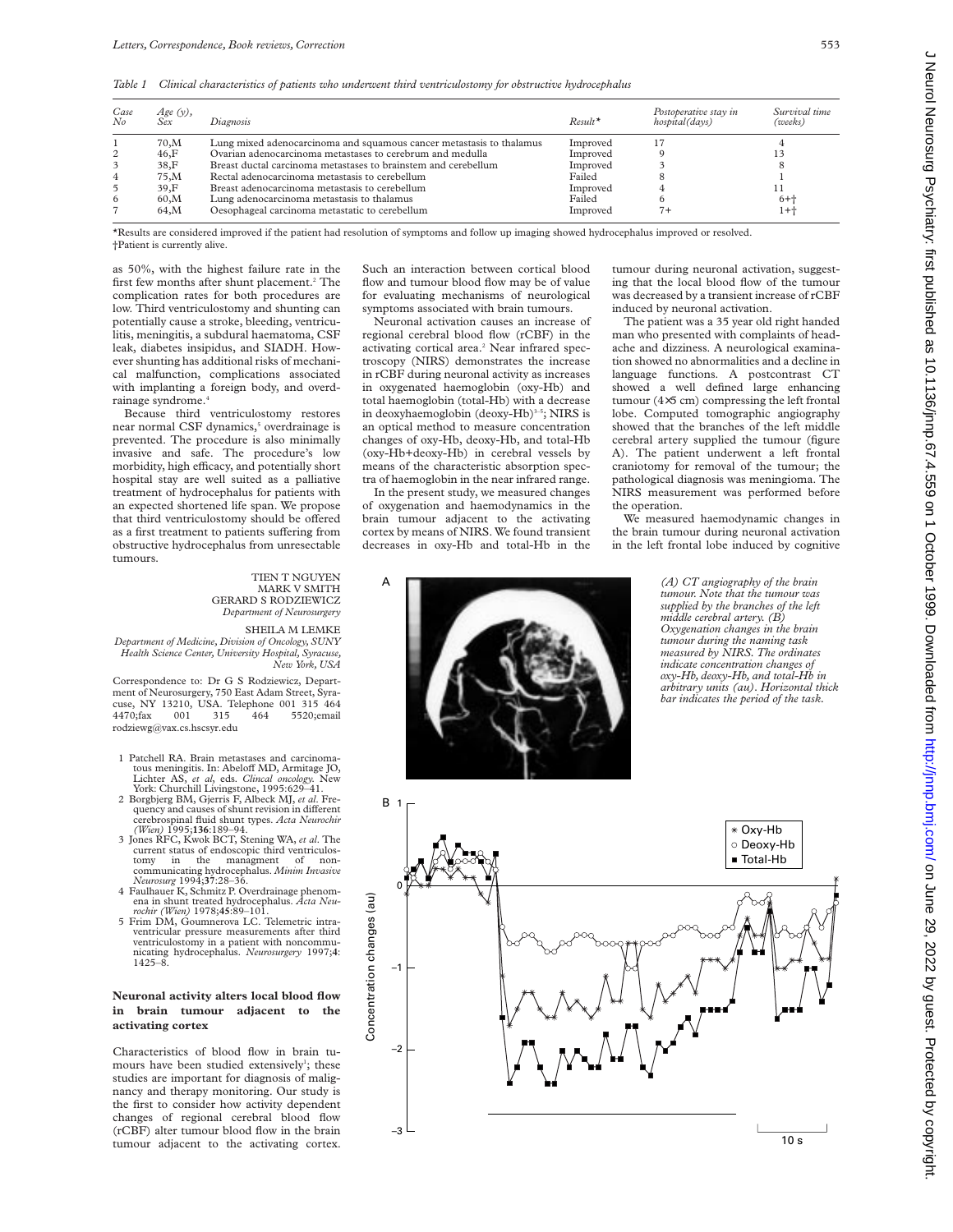tasks. We monitored concentration changes of oxy-Hb, deoxy-Hb, and total-Hb, using an NIRO-500 instrument (Hamamatsu Photonics KK, Japan). The optodes were placed at an interoptode distance of 3.5 cm on the left forehead so that the centre of the two optodes was placed on the centre of the tumour. With an optode distance of 4 cm, correlations of oxy-Hb and total-Hb measured by NIRS and rCBF measured by PET suggested that the reliable penetration depth of near infrared light into brain tissue is about  $1.3 \text{ cm}^3$ ; thus the present NIRS measurement area was restricted in the tumour. The patient was seated and had his eyes open during the NIRS measurement. Informed consent was obtained from the patient.

To activate the left frontal lobe, we used the following four tasks: (1) semantic verbal fluency, which entails naming as many items in a semantic category (for example, animals) as possible; (2) confrontational naming, which involves naming ordinary items presented by the tester; (3) backward digit span, a working memory task which involves reporting of digits (2 to 8) in the reverse order; (4) reading, which entails reading a short descriptive passage aloud. The speech responses of the patient to the tasks were normal.

Figure B shows an example of changes in NIRS during the naming task. After the beginning of the task, oxy-Hb and total-Hb decreased to negative values during the task, and deoxy-Hb also decreased. These changes returned to the control level gradually after the end of the task. The other tasks also caused similar changes of oxy-Hb, total-Hb, and deoxy-Hb.

The rCBF in the left frontal lobe is generally increased by all the tasks used in the present study.<sup>3-5</sup> Indeed, our NIRS activation study using the cognitive tasks showed increases in oxy-Hb and total-Hb in the left frontal lobe in most normal adults—for example, increases in oxy-Hb and total-Hb were found in 92.3% of young adult subjects (mean (SD) 28.8 (4.4) years) during the word fluency task (unpublished data). Therefore, although we could not measure the changes in rCBF in the left frontal lobe of the patient, the evidence from our previous studies strongly suggests that the tasks caused an increase in rCBF in the left frontal lobe of the patient.

The decrease in oxy-Hb and total-Hb recorded from the brain tumour indicates a decrease of local blood flow in the tumour because the NIRS measurement area was restricted to the brain tumour.<sup>3</sup> The decreases in oxy-Hb and total-Hb were found only during the tasks; consequently, these changes were probably not due to changes in systemic blood pressure, which can alter tumour blood flow.<sup>1</sup> Based on these assumptions, we suggest that the increase of rCBF in the left frontal lobe induced by the tasks stole the local blood flow of the brain tumour through the cortical branches, leading to the decrease of local blood flow in the tumour.

The present report suggests that activity dependent increase in rCBF can steal blood flow from the adjacent tissues including nonactivating cortex. Recent NIRS activation studies have shown that cognitive tasks cause decreases in oxy-Hb and total-Hb in the left frontal lobe in some normal subjects<sup> $4.5$ </sup>; these decreases indicate a decrease in rCBF.<sup>5</sup> Although the physiological mechanisms of the decrease in rCBF during neuronal activity have not yet been elucidated, we hypothesise that a stealing of blood flow is one of the mechanisms.<sup>4</sup> The present report supports this hypothesis.

KAORU SAKATANI HUANCONG ZUO YENG WANG *Department of Neurosurgery, China-Japan Friendship Hospital, Beijing, China*

WEMARA LICHTY

*Group of Detection and Analysis of Human Body Movement, Program of BME, Department of Electrical Engineering, Tsinghua University, Japan*

> KIYOMI YABU *Department of Rehabilitation, Takahashi Neurosurgical Hospital, Japan*

Correspondence to: Dr Kaoru Sakatani, Department of Neurosurgery, China-Japan Friendship Hospital, Yinghua East Rd., Hepingli, Beijing 100029, People's Republic of China. Telephone (fax) 0086 10 64203246; email sakatani@ public.east.cn.net

- 1 Terada T, Miyamoto K, Hyotani G, *et al*. Local blood flow changes in malignant brain tumors under induced hypertension. *Acta Neurochir (Wien)* 1992;**118**:108–11.
- 2 Fox PT, Raichle ME. Focal physiological uncoupling of cerebral blood flow and oxidative metabolism during somatosensory stimulation in human subjects. *Proc Natl Acad Sci*
- *USA*. 1986;**83**:1140–4. 3 Hock C, Villringer K, Müller-Spahn F, *et al*. Decrease in parietal cerebral hemoglobin oxygenation during performance of a verbal fluency task in patients with Alzheimer's disease monitored by means of near-infrared spectroscopy (NIRS)-correlation with simulta-neous rCBF-PET measurements. *Brain Res* 1997;**755**:293–303. 4 Sakatani K, Xie Y, Lichty W, *et al*. Language-
- activated cerebral blood oxygenation and hemodynamic changes of the left prefrontal cortex in poststroke aphasic patients: a near infrared spectroscopy study. *Stroke* 1998;**29**: 1299–304
- 5 Hoshi Y, Onoe H, Watanabe Y, *et al*. Nonsynchronous behavior of neuronal activity, oxi-dative metabolism and blood supply during mental tasks in man. *Neurosci Lett* 1994;**172**: 129–33.

## **Migraine aura masquerading as Balint's syndrome**

Migraine is a common neurological disorder with a prevalence of 0.5% to 2% in the general population.<sup>1</sup> In one fourth of total migraineurs, headache is preceded by an aura.<sup>2</sup> We describe a patient with recurrent episodes of migraine in whom headache was preceded by a constellation of visual symptomatology which constituted salient components of Balint's syndrome. This syndrome, consisting of a triad of simultagnosia, optic ataxia, and oculomotor apraxia, is seen with bilateral lesions of occipitoparietal cortices affecting connections between visual cortical regions and the frontal eye field.<sup>3</sup>

A 29 year old female teacher presented with an 8 year history of paroxysmal alternating hemicranial and throbbing headache which was often associated with nausea and photophobia. Patients fulfilled the requisite criteria for establishing the diagnosis of migraine with aura as devised by the International Headache Society (1988).<sup>4</sup> She used to have six to eight episodes of headache a month. There was no history of status migranosus during these years. On several occasions, headache was preceded by a peculiar constellation of visual symptomatology comprising distortion of visual images followed by inability to perceive simultaneously objects in the visual field and touch an object under direct visual guidance. However, she could see the component parts of objects during the episode. These visual symptoms

lasted for about 10–25 minutes and were followed by a hemicranial, throbbing headache which was often associated with nausea, photophobia, and occasionally vomiting. Headache used to last for about 4 to 18 hours and would respond to either ergot drugs or sumatriptan, especially if taken at the beginning of the episode. Occasionally these visual symptoms were not followed by headache. The patient would not lose contact with the environment during or after the visual symptoms. Her mother and two younger sisters were also having paroxysmal episodes of common migraine.

Her general physical and neurological examination in between the episodes was unremarkable. Neurological examination during the aura symptoms disclosed that she was unable to see simultaneously all the objects in the visual field (simultagnosia). She did omit several words while reading a paragraph. However, she could comprehend and read each and every word individually. On being shown a complex picture comprising multiple subunits she was not able to comprehend and perceive the entire picture but was able to perceive all the components of the picture individually (seeing in piecemeal). These aforementioned features were consistent with simultagnosia. Besides simultagnosia, she had optic ataxia as evidenced by her inability to coordinate hand and eye movements. Optic ataxia was tested as follows: each eye was tested separately and the hand ipsilateral to the eye being tested was used. The target stimulus was a 5 mm long pin with a white head placed at preselected locations. The patient was asked to touch this pin with her index finger without shifting her gaze from the fixation point. The patient had difficulty in performing this test but had no problems in reaching out to her own body parts or an auditory stimulus with her eyes closed. These features were consistent with optic ataxia. Moreover, gaze apraxia was evident by her inability to look at an object on command. However, she could do it spontaneously. In addition, she had impaired smooth pursuit and voluntary saccades in all directions. Reflex eye movements were normal. Visual acuity during the episode was 6/6 bilaterally. Visual fields were also normal during the episode as demonstrated by the confrontation method. Ophthalmological examination, including perimetry performed during a symptom free period, was normal. There was no clinical evidence of Gerstmann syndrome, prosopognosia, object agnosia, or colour agnosia. Her cranial CT and magnetic resonance angiography were unremarkable.

Electroencephalography was also noncontributory. The frequency of visual aura symptoms and headache decreased considerably after the patient was started on flunarizine at a daily dosage of 10 mg at bed time.

The visual impulses, after being received by the primary visual cortex (Brodmann area 17), are interpreted and integrated in visual association areas 18 and 19. Brodmann area 19, in turn, is connected with the angular gyrus and frontal eye field by virtue of association fibres. Any lesion in the visual association areas or their connections would result in impaired integration of visual impulses despite normal visual acuity.

The visual symptom complex in this case possibly represents an aura of migraine. The pathogenesis of migraine aura has been a debatable issue.<sup>5</sup> in this case it is suggested that the pathophysiological process of migraine aura results in a disconnection syndrome by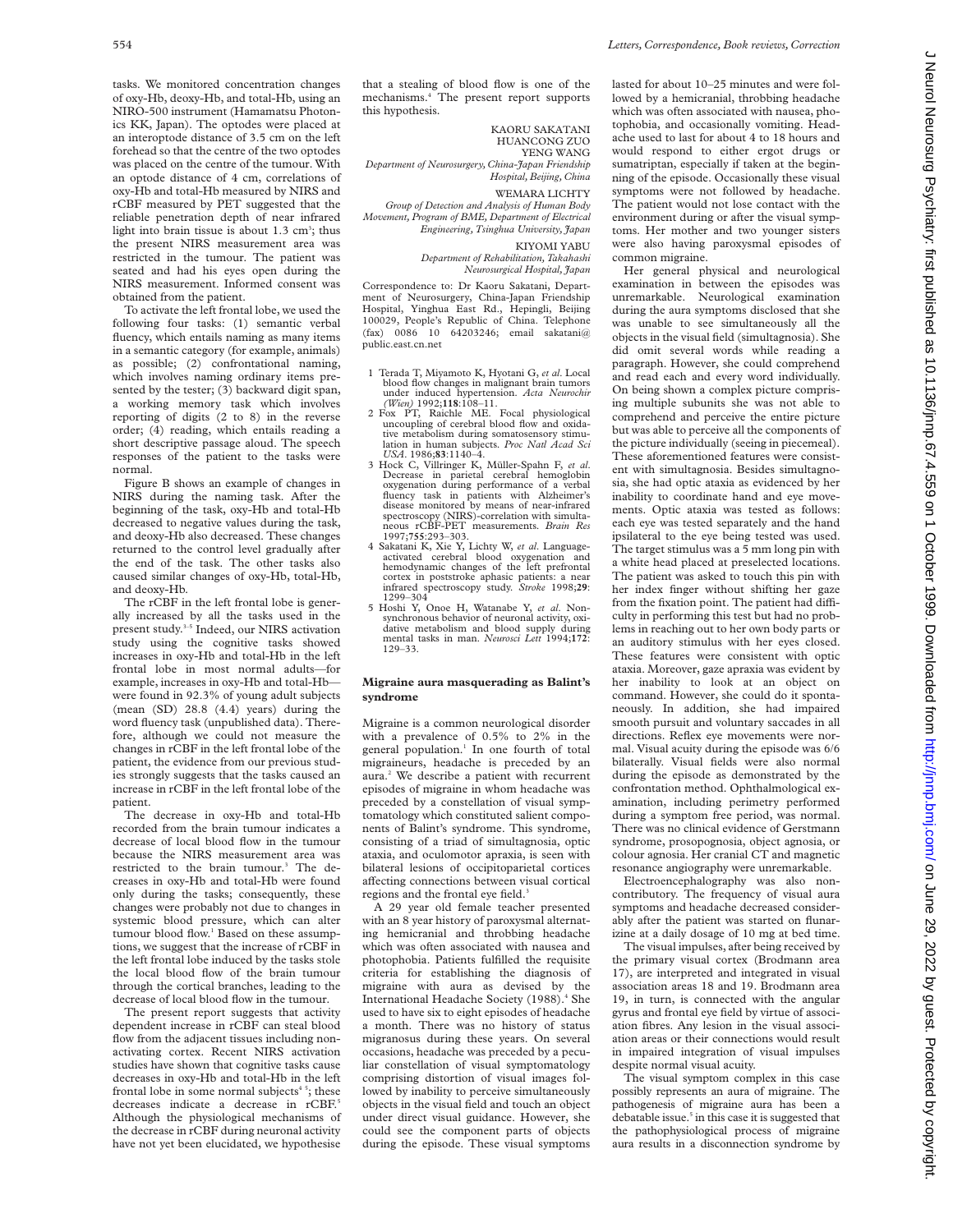involving visual association areas and their association pathways. Optic ataxia, gaze apraxia, and simultagnosia seem to represent a dissociation of visual information from the frontal eye field and dorsal parietal regions.

#### PARVAIZ A SHAH A NAFEE

*Division of Neurology, Department of Medicine, Government Medical College and Associated SMHS Hospital, Srinagar, Kashmir, J and K 190001, India*

Correspondence to: Dr Parvaiz A Shah, Firdousabad, Batmaloo, Srinager, Kashmir, J and K 190001, India. Telephone 0091 194 452379.

- 1 Ziegler DK. Headache: public health problem.<br>Neurol Clin 1990:8:781-91.
- *Neurol Clin* 1990:**8**:781–91. 2 Campbell JK. Manifestations of migraine. *Neurol Clin* 1990:**8**:841–55.
- 3 Damasio AR, Tranel D. Disorders of higher brain function. In: Rosenberg RN, ed. *Compre-hensive neurology*. New York : Raven Press, 1991:639–57.
- 4 Headache classification Committee or Inter-national Headache Society. Classification and diagnostic criteria for headache disorders, cranial neuralgias and facial pain. *Cephalalgia*
- 1988;**3**(suppl 7):1–96. 5 Blau JN. Migraine: theories of pathogenesis. *Lancet* 1992;**339**:1202–6.

## **"Can't you use another vaccine"? postrabies vaccination encephalitis**

A healthy 39 year old man was bitten on the ankle by his own apparently normal dog. After the incident the dog disappeared into the forest and was not seen again. Three days later the patient was seen at a provincial hospital in Vietnam and started on an alternate day regimen of suckling mouse brain postrabies exposure vaccination (SMBV). After the second dose, he felt unusually lethargic although he was still able to work. After the third dose, he became unrousable, and was transferred to the Centre for Tropical Diseases, Ho Chi Minh City, the referral hospital for infectious diseases in southern Vietnam. On admission, he was afebrile, confused, had slurred speech, and his Glasgow coma score was 13. He had mild spastic weakness of his left face, left arm, and both legs. Full blood count and results from routine biochemistry and chest radiography were all normal. The CSF: blood glucose ratio was 0.47 (63/140 mg%), the protein content was raised (78 mg/dl), and there was one lymphocyte/ml in the CSF. Screens for malaria toxoplasmosis, cryptococcus, and neurocysticercosis were negative, as was a CSF gram stain. The CSF was sterile after 2 weeks of culture. Brain MRI (Access Toshiba LPT 6.01p, 0.064 Tesla) showed areas of high signal throughout the white matter, and cystic-like change in the basal ganglion and right cerebellar hemisphere (figure A). These variably sized lesions were bilateral, widely distributed, asymmetric, and showed no evidence of haemorrhage or mass effect.

As paralytic rabies could not be excluded he was managed conservatively and the SMBV course was continued. On the 4th day after admission he deteriorated with a Glasgow coma score of 10, and was incontinent of urine and faeces with generalised spastic paraparesis. Methylprednisolone (500 mg/ day) was given for 5 days followed by a reducing course of prednisone for a presumptive diagnosis of postvaccination encephalitis. The SMBV was stopped. Within 72 hours of starting steroids there was a dramatic improvement in his neurological state. An MRI examination performed 4 weeks later showed a marked decrease in both size and number of brain lesions and no new lesions (figure B). After 6 weeks he was discharged talking, eating, walking, and continent but with some persistent emotional liability and mild memory impairment. A follow up MRI examination 5 weeks after discharge showed further improvement, apart from minor abnormalities in the basal ganglion, and generalised increase in ventricular size, consistent with residual cerebral atrophy.

Rabies is caused by an RNA virus, a member of the *Rhabdoviridae* family, it infects mammals and can be transmitted to humans by contact, generally from an animal excreting the virus in the saliva. Rabies manifests as an acute encephalomyelitis, the development of which is almost invariably fatal. The distinction between rabies and postvaccine encephalitis is difficult and may be helped by antigen detection via a skin biopsy; however, this technique is not available in Vietnam.<sup>1</sup> Paralytic rabies could not be excluded in this patient and hence steroids were not used initially. Steroids have been reported to increase mortality in experimental animals with rabies, and it has been suggested that they may abrogate the immune response to the postexposure vaccine, thus precipitating uncontrolled rabies.<sup>2</sup>

There are three types of postexposure vaccine in use world wide. The Semple type (STV) is obtained from inactivated virus prepared on adult animal nerve tissue; it is inexpensive and relatively easy to produce. In India 3 million people receive postexposure courses of STV (phenolised sheep brain) antirabies vaccine each year.<sup>1</sup> These produce



*Brain MRI in May 1997. (A) T2 weighted image showing multiple areas of high signal in the cerebral white matter. Bilateral subcortical and periventricular lesions are seen. (B) Brain MRI in July 1997. T2 weighted image shows resolution of the white matter lesions.*

neurological reactions, including postvaccination encephalomyelitis, in up to 1 in 220 courses, with a 3% mortality.<sup>3</sup> Clinical forms include a reversible mononeuritis multiplex, and meningoencephalitic and encephalomyelitic reactions. Myelin basic protein and related neural proteins from the nervous tissue of the animal on which the virus was cultivated stimulate an autoimmune reaction in the human nervous system.

Tolerance has been improved by the development of the suckling mouse brain vaccine (SMBV). The attenuated virus is cultured on immature mouse brain tissue, which contains little myelin, thus reducing the risk of complications. SMBV is inexpensive (US\$1.5 per treatment course) and easily manufactured locally; it is the most widely used postexposure vaccine in Vietnam. Rare neurological reactions do occur with SMBV, Complications of the CNS have been reported to occur after vaccination with an incidence of 1:27000 treated people, with a 22% mortality<sup>4</sup> The mortality was particularly high (90%) if there was extensive CNS involvement. The third type of vaccine available is the human diploid cell tissue culture vaccine (HDCV), which is both safe and efficacious. However, the recommended regimen is not affordable in most developing countries.

When we approached the Rabies Laboratory, Ministry of Agriculture and Fisheries, United Kingdom for advice in this case their comment was "why do you use the SMBV, can't you use another vaccine". Worldwide about 10 million people each year receive rabies vaccine after exposure; at the Centre for Tropical Diseases we treat 3000 people with dog bites annually. The cost of an HDCV in Vietnam, administered in its present regimen (1ml given for 5 days on days 0, 3, 7, 14, and 28 with an optional booster on day 90) is US\$ 125, making the use of this vaccine unaffordable.

This is the first report to show the demyelinating CNS lesions on MRI, and their resolution after steroid therapy. It is relatively rare for patients to survive if they develop severe CNS effects after postexposure rabies vaccination. Although the incidence of reactions to SMBV is very much lower than STV, this report confirms that it does still occur. Both SMBV and STV are widely used throughout the developing world, and would be the vaccine administered to travellers exposed to animal bites in such countries. This case stresses the need for high dose steroids in postexposure vaccine encepahlitis and the urgent need for the development and deployment of a safe, and critically, affordable postrabies exposure vaccine regimen. The economic low dose multisite intradermal regimen using the HDCV provides an example of how this goal may be achieved although it is not yet widely accepted. Such a vaccine regimen (0.1 ml HDCV given at multisite injections on days 0, 7, 28, and 90) could be made affordable, and offers excellent protection without the risks of postexposure immune mediated encephalitis.<sup>5</sup>

# N V V CHAU

T T HIEN *Centre for Tropical Diseases, 190 Ben Ham Tu, District 5, Ho Chi Minh City, Vietnam*

#### R SELLAR

*Department of Clinical Neurosciences, Western General Hospital, Edinburgh, UK*

> R KNEEN J J FARRAR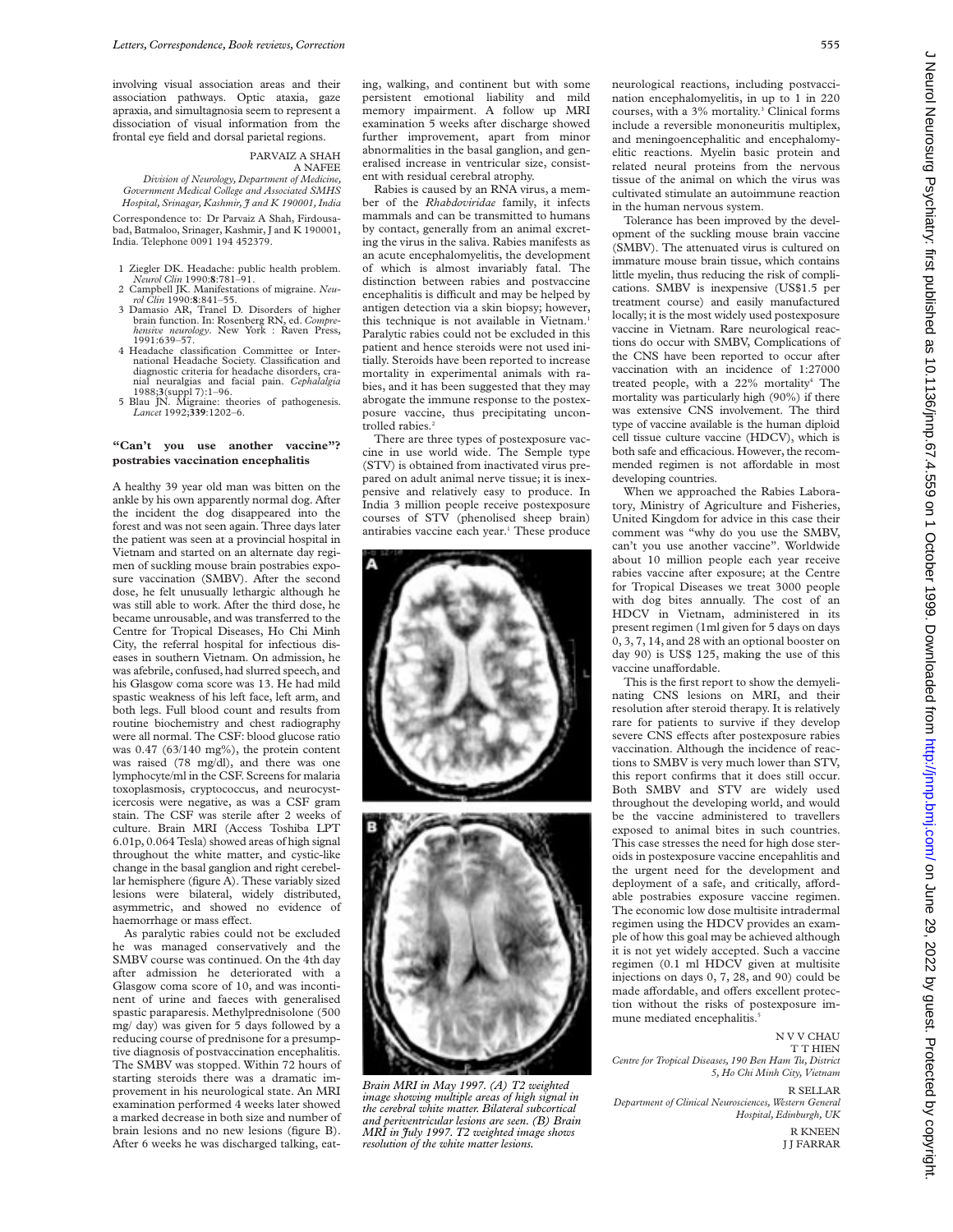*Wellcome Trust Clinical Research Unit, Centre for Tropical Diseases, 190 Ben Ham Tu, District 5, Ho Chi Minh City, Vietnam*

#### R KNEEN J J FARRAR

*Centre for Tropical Medicine, NuYeld Department of Clinical Medicine, John RadcliVe Hospital, University of Oxford, UK*

Correspondence to: Dr J J Farrar, Wellcome Trust Clinical Research Unit, Centre for Tropical Diseases, 190 Ben Ham Tu, District 5, Ho Chi Minh City, Vietnam

- 1 Warrell MJ, Warrell DA. Rhabdoviruses: rabies and rabies related viruses. In: Weatherall DJ, Ledingham JGG, Warrell DA, eds. *Oxford text-book of medicine.* 3rd ed. Oxford: Oxford University Press, 1996:394-405.
- 2 Fishbein DB, Bernard KW. Rabies virus. In: Mandel GL, Douglas RG, Bennett JE, eds. *Principle and practice of infectious diseases.*4th ed. New York: Churchill Livingstone, 1995:1527– 43.
- 3 Swaddiwudhipong W,Prayoonwiwat N, Kunasol P, *et al*. A high incidence of neurological complications following Semple anti-rabies vaccine. *Southeast Asian J Trop Med Public Health* 1987;**18**:526–3.
- 4 Toro G; Vergara I; Roman G. Neuroparalytic accidents of antirabies vaccination with suckling mouse brain vaccine. Clinical and patho-logic study of 21 cases. *Arch Neurol* 1977;**34**: 694–700.
- 5 Warrell MJ, Nicholson KG, Warrell DA, *et al*. Economical multiple-site intradermal immunisation with human diploid cell strain vaccine is effective for post-exposure rabies prophylaxis.<br>Lancet 1985;i:1059–62.

## **Leukoencephalopathy associated with khat misuse**

The leaves of the tree *Catha edulis*, or khat (also qat and kat) are chewed by a large proportion of the adult population of the Yemen, and throughout Saharan and sub-Saharan Africa. The leaves are also chewed by members of the Yemeni and Somali community in the United Kingdom.<sup>1</sup> The psychoactive constituents of khat are cathin (*d*norisoephedrine), cathidine, and cathinone (an alkaloid with a structure resembling ephedrine and amphetamine) and users report a mild euphoria similar to that of amphetamine.<sup>1</sup> Khat is acknowledged as a precipitant of psychosis and has also been reported to cause cognitive impairment.<sup>2</sup> We report a case in which khat chewing has been associated with a severe and disabling neurological illness.

A 56 year old Somali living in the United Kingdom for the past 18 years was admitted to a psychiatric hospital with a 5 week history of progressive confusion and agitation. His family reported that he had been chewing khat, in their opinion to excess, every day during that time but had stopped 2 days before admission. There was one previous admission to hospital 9 months previously with khat induced psychosis, from which he recovered without complications within 24 hours. On this occasion, shortly after admission, his conscious level deteriorated abruptly and he was referred for neurological opinion. He was apyrexial and general medical examination was normal. He opened his eyes spontaneously but there was no verbal response and he did not obey commands. He withdrew all four limbs to pain. Upper and lower limbs were held in flexion with markedly increased tone. Reflexes were brisk but equal. The right plantar was extensor. There were bilateral palmomental and grasp reflexes.

Full blood count, urea and electrolytes, glucose, liver function tests, thyroid function test, viral serology, and malaria screen all gave normal results. Tests for HIV antibody, serum angiotensin converting enzyme, white cell enzymes, and serum and urinary porphyrins were negative. Erythrocyte sedimentation rate on admission was 58 mm/h.

Examination of the CSF showed normal opening pressure, protein 0.27 g/l, glucose 4.3 mmol/l (blood glucose 6.1 mmol/l), and no cells. His initial EEG was abnormal with diffuse slow waves indicative of widespread cerebral dysfunction.

A chest radiograph and ultrasound examination of the abdomen were normal. Cranial MRI, although contaminated by movement artefact, showed diffuse abnormality in the deep cerebral white matter of both cerebral hemispheres. Fourteen days after admission he was witnessed to have a single brief adversive seizure with eye and head deviation to the right.

The patient was admitted to a rehabilitation unit. His mini mental state examination score and Barthel scores were zero. Feeding by percutaneous gastrostomy was started. A trial of intravenous methylprednisolone (1 g on 3 consecutive days) gave no benefit. Repeated EEGs (on four occasions) showed diffuse slow waves only. A second MRI (figure) 3 months after onset of symptom showed the presence of a continuing diffuse extensive abnormal signal in the deep white matter of both cerebral hemispheres with marked cortical atrophy. Brain biopsy (via right frontal craniotomy) was performed 3 months after the onset of his illness. There was no evidence of acute inflammation, vasculitis, or infarction.

While undergoing rehabilitation there has been slow improvement in his cognitive and locomotor function. After 1 year he is able to open and close his eyes, occasionally verbalise, localise pain, and obey simple commands. His plantars are flexor but he has persistent grasp and palmomental reflexes. His nutrition is maintained by gastrostomy and he has an indwelling catheter.

The clinical presentation, EEG, and MRI findings suggest a rapidly progressive leukoencephalopathy. There are no previous reports of leukoencephalopathy in association with khat or amphetamine misuse; it has, however, been reported in association with other recreational drugs taken by mouth or inhalation.3 4 An alternative for this man's



*Cranial MRI 3 months after onset of symptoms showing diVuse signal abnormality in the deep white matter of both cerebral hemispheres. There is also marked cortical atrophy.*

presentation is a necrotising vasculitis, a well described complication of oral amphetamine misuse.5 The clinical features, MRI appearance, brain biopsy, absence of haemorrhage, and lack of response to steroids make this unlikely.

The likely precipitant of this man's illness seems to be his use of khat. A drug screen on admission was negative, and his family denied misuse of other drugs. It remains possible that the sample of khat chewed by this man was contaminated. We are unaware of any previous reports of khat misuse with severe neurological deterioration; previous cases may not have been investigated or reported. In reporting this case our intention is to alert others to a possible complication of the misuse of this drug. Evidence of other cases would provide a powerful argument for the restriction of import and sale of khat.

> P K MORRISH N NICOLAOU P BRAKKENBERG P E M SMITH *Department of Neurology, University Hospital of*

> *Wales, Heath Park, CardiV CF4 4XN, UK*

Correspondence to: Dr PK Morrish, Department of Neurology, University Hospital of Wales, Heath Park, Cardiff CF4 4XN, UK. Telephone 0044 1222<br>747747; fax 004 1222 744166; email: 747747; fax 004 1222 morrishpk@cardiff.ac.uk

- 1 Pantelis C, Hindler CG, Taylor JC. Use and abuse of khat *(Catha edulis)*: a review of the distribution, pharmacology, side effects and a description of psychosis attributed to khat chewing. *Psychol Med* 1989;**19**:657–68. 2 Khattab NY, Galal A. Undetected neuropsycho-
- logical sequelae of khat chewing in standard aviation medical examination. *Aviat Space Environ Med* 1995;**66**:739–44.
- 3 Celius EG, Andersson S. Leucoencephalopathy after inhalation of heroin: a case report. *J Neu-rol Neurosurg Psychiatry* 1996;**60**:694.
- 4 Walters EC, van Wijngaarden GK, Stam FC, *et* Leucoencephalopathy after inhaling "heroin" pyrolysate. *Lancet* 1982;ii:1233–7. 5 Salanova V, Taubner R. Intracerebral haemor-
- rhage and vasculitis secondary to amphetamine use. *Postgrad Med J* 1984;**60**:429–30.

# **Necrotising vasculitis with conduction block in mononeuropathy multiplex with cold agglutinins**

Cold agglutinins are cold reactive autoantibodies that have haemolytic effects on red blood cells mediated via complement fixation. Neuropathy associated with cold agglutinins has been described,<sup>1-5</sup> however, details of its pathomechanism are unclear. Here, we report the clinical, electrophysiological, and pathological findings of a mononeuropathy multiplex in a patient with cold agglutinins, who responded very well to plasmapheresis.

A 72 year old man was admitted with a 1 month history of progressing dysaesthesia and weakness of the limbs. He had no anaemia, jaundice, hepatosplenomegaly, or lymphadenopathy. Cranial nerves and the cerebellum were not involved. There was severe weakness and atrophy of bilateral thenar, interossei, and plantar muscles with severe dysaesthesia of both palms and plantaris. Pin prick and light touch were reduced as well as position and vibratory sensation in both hands and feet. Deep tendon reflexes were hypoactive. Babinski's sign was negative.

Laboratory investigation showed a raised erythrocyte sedimentation rate: 52 mm/hour (normal <10) and serum C reactive protein: 1.8 mg/dl (normal; < 0.5). Blood cell counts were within normal limits. The following were normal or negative; IgG, IgA, IgE, IgM,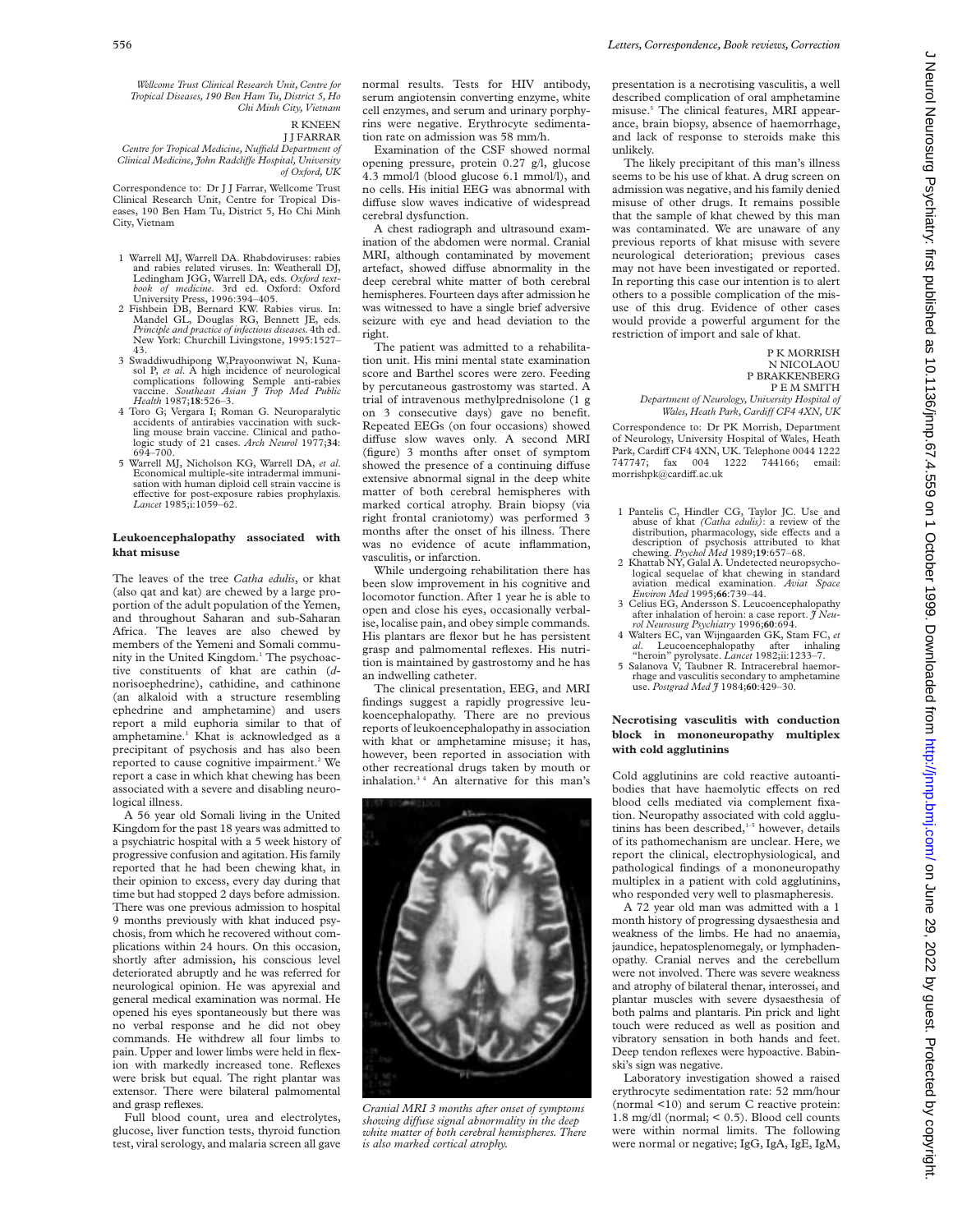M-protein, direct and indirect Coombs tests, cryoglobulin, antibodies to mycoplasma, myelin associated glycoprotein, gangliosides (GM1, GD1b, asialo-GM1, GT1b, GQ1b, Gal-C), P-ANCA, and C-ANCA. The CSF was normal. Titre of cold agglutinins was detectable at 1:1024 at 4°C (normal; <1:256). The patient's serum agglutinated adult group OI-red blood cells, but not Oi-red blood cells or human cord red blood cells, signifying cold agglutinins with I specificity. Immunoelectrophoresis of the eluate confirmed IgM composition.

The initial nerve conduction study showed severe diminution or absence of compound muscle action potentials (CMAPs) with mildly diminished conduction velocities. F wave latencies were mildly prolonged. There were no evoked sensory nerve action potentials (SNAPs) in median, ulnar, and sural nerves bilaterally. Electromyographic studies of the affected muscles showed moderate neurogenic changes, but there were no fibrillation potentials except in the left anterior tibialis muscle. Sural nerve biopsy was performed. Epineurial vessels were surrounded by mononuclear cell infiltrates (figure A). Some vessels had focal necrosis of their wall. The small vessels in the endoneurium and epineurium showed slugging of red blood cells. The densities of large and small myelinated fibres were markedly decreased (diameter<5 µm: 1504/mm<sup>2</sup>, diameter >5  $\mu$ m:708/mm<sup>2</sup>, total: 2212/mm<sup>2</sup>)(figure B). Teased fibre analysis showed that 90% of the fibres were undergoing axonal degeneration.

Oral prednisolone (30–50 mg/day) for 4 weeks reduced the erythrocyte sedimentation rate and C reactive protein, but not the serum titre of cold agglutinins; neither was there any improvement of symptoms. He received massive dose intravenous corticosteroid therapy. This moderately improved the muscle strength and sensory disturbance. Follow up nerve conduction studies (71 days after the initial study) suggested conduction block of the right median nerve on the forearm (CMAP, duration at the wrist: 2.76 mV, 8.4 ms; CMAP, duration at the elbow: 1.87 mV, 8.8 ms), whereas CMAP could not be elicited in the initial study. We adapted the following criteria to define conduction block: <15% change in duration and >20% fall in negative peak amplitude between proximal and distal sites by percutaneous supramaximal stimulation of motor nerves. As the conduction block might delay smooth recovery of symptoms, Double filtration plasmapheresis was performed four times. After the second plasmapheresis, dysaesthesia and muscle strength improved remarkably.The titre of cold agglutinins was reduced to 1:64. The motor nerve conduction velocity (MCV) of the right median nerve likewise improved (pretreatment; 40.0 m/s, posttreatment; 57.0 m/s). Double filtration plasmapheresis was followed by oral azathioprine (50 mg/day) with tapering of steroid. He was discharged on prednisolone (20 mg/day). In the subsequent 4 years, he has had mild exacerbation of dysaesthesia that responded to intermittent steroid therapy.

Characteristic features of the present case are as follows: (1) subacute onset of mononeuropathy multiplex; (2) necrotising vasculitis with marked loss of myelinated fibres; (3) probable conduction block in the median nerve; (4) increased concentrations of serum titres of cold agglutinin; and (5) marked response to plasmapheresis. Extensive investigation for other causes of neuropathy was negative except for an increased serum concentration of cold agglutinins, which strongly suggests that cold agglutinins may play an important part in the induction of neuropathy in this case.

Six patients with neuropathy associated with cold agglutinins have been reported $1-5$  including our patient. Cold agglutinins are cold reactive autoantibodies that react with the antigenic determinant termed I/i or Pr present on glycoproteins and glycolipids in erythrocyte membranes. Arai *et al*<sup>1</sup> reported a case of polyneuropathy and IgMK M proteinemia with anti-Pr2 CA activity. IgM M protein cross reacted with sialosyl paragloboside, GT1b, GD1a, GD1b, GM3, and GD3 present in myelin and in endothelial cells of the peripheral nervous system. It has been speculated that anti-Pr2 IgM protein induced immune mediated damage to vascular endothelium and peripheral nervous system myelin. A similar pathomechanism has been postulated in the other cases. $2-3$  However, necrotising vasculitis has never been reported in neuropathy with cold agglutinins. This is the first demonstration of vasculitic neuropathy with cold agglutinins. Although the mechanism for neuropathy with cold agglutinins is unknown, mechanisms similar to those in cryoglobulinaemic neuropathy have been postulated.4 The hypotheses are (1) immunologically mediated demyelination; (2) ischaemic injury secondary to slugging or agglutination of red blood cells in the vasa nervorum; and (3) an associated vasculitis. In the present case, we have confirmed the necrotising vasculitis and probable conduction block. Pathophysiological explanations for association of vasculitis and conduction block

may be as follows. Firstly, conduction block may occur as a consequence of nerve ischaemia due to small vessel occlusion. There have been reports of conduction block occurring in vasculitic neuropathy which support this possibility. Secondly, humoral factors including cold agglutinins may induce immune mediated demyelination in the peripheral nervous system. Taken together, neuropathy with cold agglutinins may involve immunologically mediated demyelination, microcirculation occlusion, and vasa nervorum vasculitis. The diversity of pathomechanisms may come from the difference target antigens recognised by cold agglutinins. Plasmapheresis proved effective in all cases. These findings strongly suggest that humoral factors including cold agglutinins may play an important part in the induction of neuropathy with cold agglutinins. We recommend plasmapheresis as first choice treatment for neuropathy associated with cold agglutinins.

We thank Dr Gerard Salazar for critical reading of the manuscript, Ms M Teshima and N Hirata for their technical assistance, Dr S Kusunoki (Department of Neurology, Institute for Brain research, University of Tokyo) for analyses of antibodies to gangliosides, and Mr H Moug (Division of Blood Transfusion Medicine, University of Kagoshima) for characterization of cold agglutinin.

> R OTSUKA F UMEHARA K ARIMURA Y MARUYAMA Y ARIMURA M OSAME *The Third Department of Internal Medicine, Kagoshima University School of Medicine, Sakuragaoka 8–35–1 Kagoshima, Japan*

Correspondence to: Dr R Otsuka, The Third Department of Internal Medicine, Kagoshima University School of Medicine, Sakuragaoka 8–35–1 Kagoshima, Japan. Telephone 0081 99 275 5332; fax 0081 99 265 7164; email reika@med4.kufm.kagoshima-u.ac.jp

- 1 Arai M, Yoshino H, Kusano Y, *et al*. Ataxic polyneuropathy and anti-Pr2 IgMe M pro-<br>teinemia  $\frac{7}{2}$  Neurol 1992:239:147–51
- teinemia.  $\tilde{\mathbf{y}}$  *Neurol* 1992; **239**:147–51.<br>2 Willison HJ, Paterson G, Veitch J, *et al*. Periph-<br>eral neuropathy assaciated with monoclonal IgM anti-Pr2 cold agglutinins. *J Neurol Neuro-*
- *surg Psychiatry* 1993;**56**:1178–83. 3 Herron B, Willison HJ, Veitch J, *et al*. Mono-clonal IgM cold agglutinins with anti-Pr1d specificity in a patient with peripheral neu-
- ropathy. *Vox Sang* 1994;**67**:58–63. 4 Thomas TD, Donofrio PD, Angero J. Peripheral neuropathy in cold agglutinin disease. *Muscle Nerve* 1991;**14**:331–4.
- 5 Valbonesi M, Guzzini F, Zerbi D, *et al*. Successful plasma exchange for a patient with chronic demyelinating polyneuropathy and cold agglu-tinin disease due toanti-Pra. *J Clin Apheresis* 1986;**3**:109–10.



*(A) Sural nerve (toluidine blue staining) showing epineurial vessel surrounded by mononuclear cell infiltrates. Note fibrin deposition (arrow) and necrosis in media. (bar=20 µm). (B) Most of myelinated fibres are undergoing axonal degeneration. Many macrophages containing myelin debris infiltrate the endoneurium. (bar=30 µm).*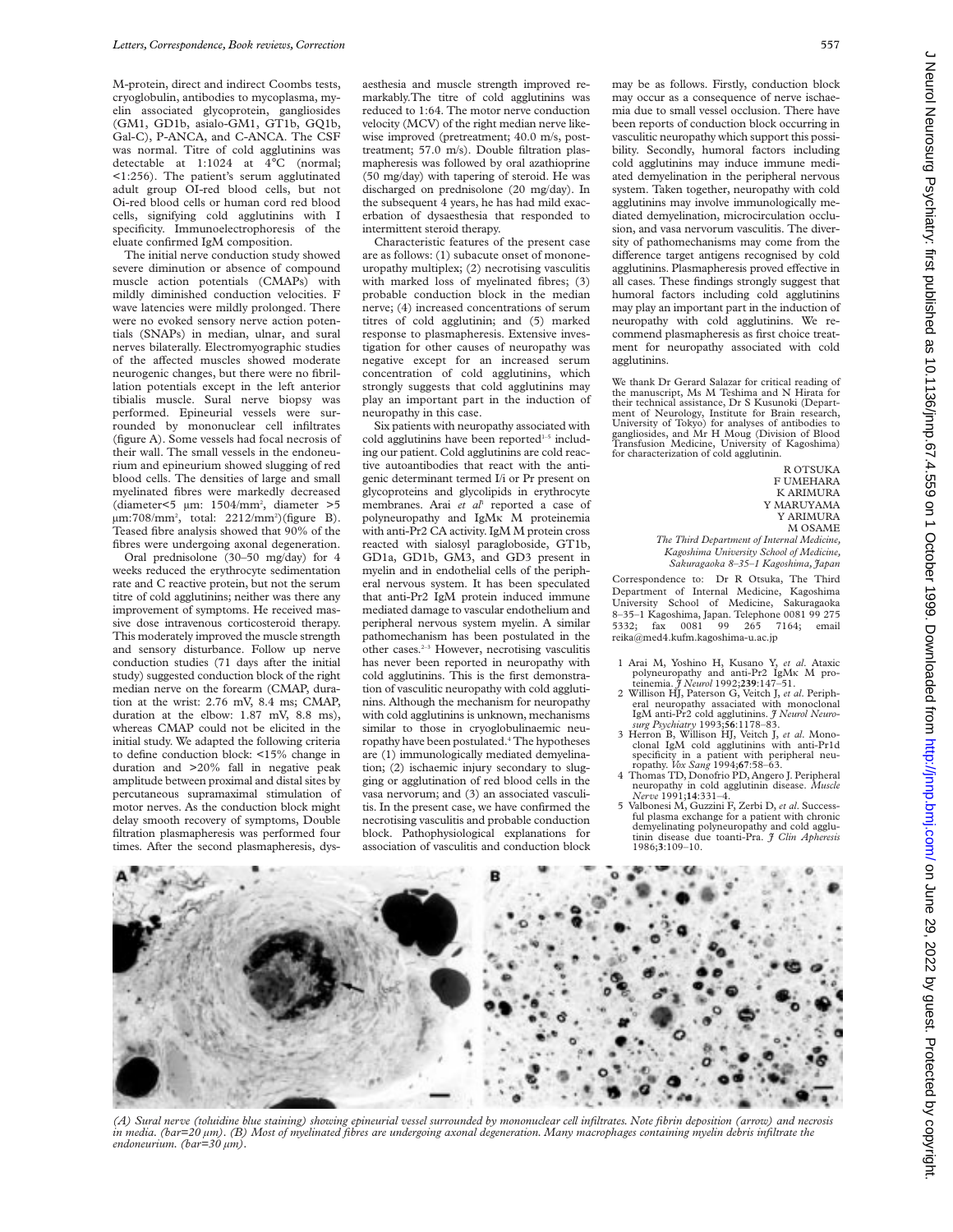- 1 Kaufer DI, Cummings JL, Christine D. Effect of tacrine on behavioral symptoms in Alzheimer's disease: an open label study. *J Geriatr Psychiatr Neurol* 1996;**9**:1–6. 2 Bodick N, Offen W, Levey AI, et al. Effects of xanomeline, a selective muscarinic agonist, on cognitive function and behavioral symptoms in Alzheimer's disease. *Arch Neurol* 1997;**54**:465–73.
- 3 Cummings JL, Back C. The cholinergic hypo-<br>thesis of neuronsychiatric symptoms in thesis of neuropsychiatric symptoms in Alzheimer's disease. *Am J Geriatr Psychiatry* 1998;**6**:S64–78.
- 4 Kaufer DI, Catt K, Pollock BG, *et al*. Donepezil in Alzheimer's disease: relative cognitive and neuropsychiatric responses and impact on care-giver distress. *Neurology* 1998;**19**(suppl 4): giver<br>S182.
- 5 Morris JC, Cyrus PA, Orazem J, *et al*. Metrifonate benefits cognitive, behavioral and global function in patients with Alzheimer's disease. *Neurology* 1998;**50**:1222–30. 6 Cummings JL, Kaufer D. Neuropsychiatric
- aspects of Alzheimer's disease: the cholinergic hypothesis revisited. *Neurology* 1996;**47**:867–83. 7 Hutchinson M, Fazzini E. Cholinesterase inhi-
- bition in Parkinson's disease. *J Neurol Neuro-surg Psychiatry* 1986;**61**:324–5. 8 Perry EK, Marshall E, Kerwin J, *et al*. Evidence
- a monoaminergic-cholinergic imbalance related to visual hallucinations in Lewy body dementia. *J Neurochem* 1990;**55**:1454–6.
- 9 Bymaster FP, Shannon HE, Rasmussen K, *et al*. Unexpected antipsychotic-like activity with the muscarinic receptor ligand (5R,6R)6-(3- propylthio-1,2,5-thiadiazol-4-yl)-1 azabicyclo[3.2.1]octane. *Brain Res* 1998;**795**: 179–90.
- 10 Hong CH, Woo JI, Suh YH, *et al*. Effect of ketamine on the acetylcholine concentration of various regions of rat brain. *Seoul Journal of Medicine* 1987;**28**:347–51.

# BOOK REVIEWS

**Clinical Management of Diabetic Neuropathy.** Edited by ARISTIDIS VEVES. (Pp 348, US\$125). Published by The Humana Press, New Jersey, 1998. ISBN 0-896-03528-X.

The neuropathies of diabetes are common (as the chapters in this book repeatedly remind us) and can be very disagreeable. Symptomless neuropathy underlies foot ulceration and sepsis as the commonest clinical consequence of diabetic neuropathy but other extremely unpleasant disorders range from exceptionally severe pain to the whole range of problems resulting from autonomic failure. This book comprehensively covers every aspect of the subject, systematically (and at times exhaustively) from its epidemiology and pathogenesis (exhaustingly) to structural, functional, and clinical problems and their treatment. Most of the authors are well known in the field and their accounts are up to date and authoritiative.

Unfortunately, struggle as they might, all authorities have difficulty in defining what they mean by diabetic neuropathy and, in this regard, understanding of this complication both in clinical and pathological terms, as well as with regard to treatment, lags far behind that of the other classic diabetic complications, nephropathy and retinopathy. Even its classification presents problems and attempts to do so are found in four different chapters, describing four classifications. Repetition is an unfortunate feature of this book and—quite apart from the confusion over classification—aspects of pathogenesis, structural changes, epidemiology, diagrams, and some reference to treatment (for example, that of pain) appear repeatedly in different chapters in greater or lesser detail.

# CORRESPONDENCE

# **The cholinergic hypothesis of Alzheimer's disease: a review of progress**

I read with interest the review of Francis *et al* regarding the progress of the cholinergic hypothesis of Alzheimer's disease.<sup>1</sup> They mentioned that donepezil produced improvement or no deterioration in more than 80% of patients, and that such responses should be viewed positively considering the progressive, degenerative nature of the disease. Various donepezil manufacturer's medical representatives presenting data from a clinical study<sup>2</sup> also commonly use this statement. However, this only partially reveals the truth. In fact, the same study produced improvement or no deterioration in 59% patients on placebo. I think that the beneficial effect of donepezil in particular clinical trials should always be critically reviewed in comparison with placebo. In addition, as both 24 week placebo controlled donepezil trials performed so far excluded patients with behavioural disturbances, my impression is that the positive effect of donepezil on the symptoms of behavioural disturbances still remains controversial. In fact there are reports that donepezil might induce behavioural disturbances in patients with Alzheimer's disease.<sup>3</sup> Therefore I would be extremely cautious about prescribing donepezil to patients with Alzheimer' s disease accompanied by behavioural disturbances.

Finally, donepezil was never investigated in a 30 week randomised double blind study as was mentioned in the review. The authors are probably referring to the randomised 24 week double blind placebo controlled trial with an additional 6 week single blinded placebo phase.

# T BABIC

*Department of Neurology, Medical School University of Zagreb, Kisˇaticeva 12, 10000 Zagreb, Croatia. Telephone 00385 1 217280, fax 00385 1 217280, email tomislav.babic@zg.tel.hr*

- 1 Francis PT, Palmer AM, Snape M, *et al*. The cholinergic hypothesis of Alzheimer's disease: a review of progress. *J Neurol Neurosurg Psychia-*
- *try* 1999;**66**:137–47. 2 Rogers SL, Farlow MR, Doody RS, *et al*. A 24-week, double-blind, placebo-controlled trial of donepezil in patients with Alzheimer's disease. Donepezil Study Group. *Neurology*
- 1998;**50**:136–45. 3 Wengel SP, Roccaforte WH, Burke WJ, *et al*. Behavioural complication associated with donepezil. *Am J Psychiatry* 1998;**155**:1632–3. 4 Bouman WP, Pinner G. Violent behaviour-
- associated with donepezil. *Am J Psychiatry* 1998;**155**:1626–7.

# *The authors reply:*

We thank Professor Babic for the letter, which raises several interesting points. We agree that it may be more helpful to put the results attributed to treatment with donepezil in the context of the placebo response. In general, looking at this as a class effect in relation to several compounds, the picture emerging is that about twice as many people obtain a response to active treatment as to that with placebo. The high placebo response is a common factor in most studies in this field and is worthy of some explanation in its own right. Although it seems that these studies compare drug treatment with that of a placebo (one treatment against no treatment), the reality is that it is a comparison of patients receiving two treatments against other patients who are receiving one form of treatment. The additional treatment regime is, of course, the care and attention that they receive by being part of the clinical study, which often seems to have an impact, not just on the patient but also on their main carer or carers.

As far as behavioural disturbances are concerned, however, our review was making the point that evidence is emerging from clinical trials to suggest that cholinomimetic drugs as a whole may have a beneficial effect on some non-cognitive behavioural symptoms. This has now been reported for at least two cholinesterase inhibitors, and two muscarinic agonists.<sup>1-5</sup> In particular, a clear link is emerging between psychotic symptoms and cholinergic dysfunction. Thus, Bodick *et al*<sup>2</sup> have shown that the  $M_1/M_4$  agonist xanomeline causes a dose dependent reduction in hallucinations, agitation, and delusions in a 6 month randomised double blind placebo controlled, parallel group trial. In addition, Cummings and Kaufer<sup>6</sup> have shown that the cholinesterase inhibitor tacrine is more effective in reducing psychotic features than cognitive disturbances; tacrine also reduces or abolishes hallucinations in Parkinson's disease.<sup>7</sup> Another cholinesterase inhibitor, metrifonate, was also shown to reduce the number of hallucinations in a 26 week randomised, double blind, placebo controlled safety and efficacy study in patients with Alzheimer's disease. Further support for a link between acetylcholine and psychosis derives from postmortem data showing that the activity of choline acetyltransferase in the temporal cortex of patients with Lewy body dementia was lower in those patients with hallucinations than in patients without this feature.<sup>8</sup> Finally, in animals the partial  $M_2/M_4$  agonist (5R,6R)6-(3-propylthio-1,2,5thiadiazol-4-yl)-1-azabicyclo[3.2.1]octane

produced a preclinical profile suggestive of antipsychotic efficacy<sup>9</sup> and that the psychomimetic NMDA receptor antagonist ketamine (when administered at subanaesthetic doses) reduced brain concentrations of acetylcholine.10 Thus, on the basis of both clinical and preclinical data, a clear rationale is emerging for prescribing cholinomimetic agents for treating the non-cognitive behavioural symptoms associated with dementia, particularly psychosis.

Professor Babic is also correct in identifying two of the studies referred to as the 30 week randomised multicentre placebo controlled parallel group studies, which included a 24 week double blinded treatment phase.

We are grateful to your correspondent for providing us with the opportunity to clarify these points.

PAUL T FRANCIS *Neuroscience Research Centre, GKT School of Biomedical Science, King's College London, London SE1 9RT, UK*

# ALAN M PALMER

MICHAEL SNAPE *Cerebrus Pharmaceuticals Ltd, Winnersh, Wokingham, RG41 5UA, UK*

# GORDON K WILCOCK

*Department of Care of the Elderly, Frenchay Hospital, Bristol, BS16 2EW, UK*